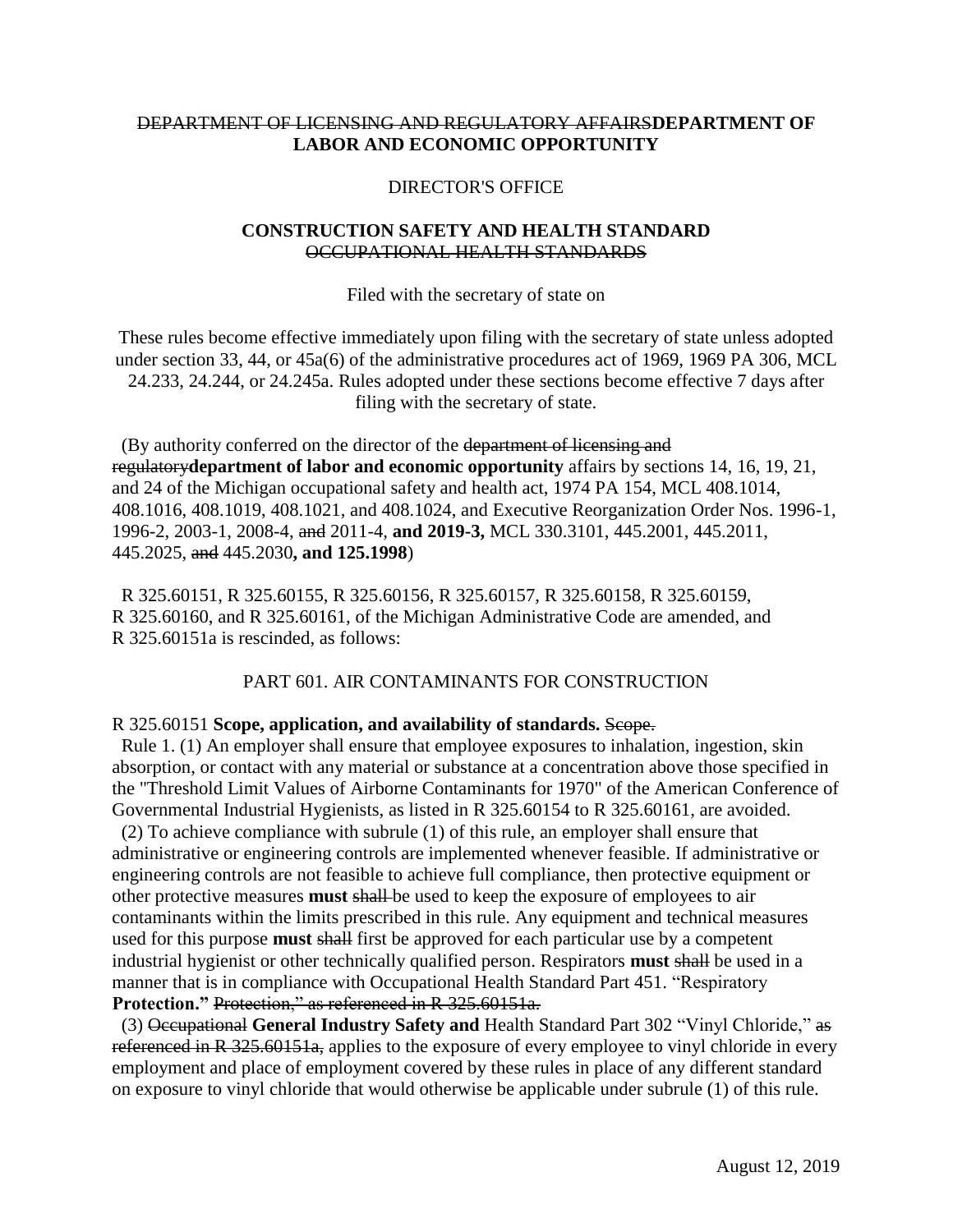(4) The "Threshold Limit Values (TLV) of the American Conference of Governmental Industrial Hygienists (A.C.G.I.H.) for 1970" appear in R 325.60153 to R 325.60161. The Threshold Limit Values identified in these rules as Maximum Allowable Concentrations (MAC) are specified in these rules.

(5) These rules do not apply to the following types of employment:

(a) Agriculture.

(b) Domestic.

(c) Mining.

(d) General industry work.

 (6) Exposure to air contaminants in general industry work is covered by Occupational **General Industry Safety and** Health Standard Part 301. "Air Contaminants for General **Industry."** Industry," as referenced in R 325.60151a.

 **(7) The following Michigan Occupational Safety and Health Administration (MIOSHA) standards are referenced in these rules. Up to 5 copies of these standards may be obtained at no charge from the Michigan Department of Labor and Economic Opportunity, MIOSHA Regulatory Services Section, 530 West Allegan Street, P.O. Box 30643, Lansing, Michigan, 48909-8143 or via the internet at the following website:** 

**[www.michigan.gov/mioshastandards.](http://www.michigan.gov/mioshastandards) For quantities greater than 5, the cost, as of the time of adoption of these rules, is 4 cents per page.**

 **(a) General Industry Safety and Health Standard Part 301. "Air Contaminants for General Industry," R 325.51101 to R 325.51108.**

 **(b) General Industry Safety and Health Standard Part 302. "Vinyl Chloride," R 325.51401 to R 325.51414.**

 **(c) General Industry and Construction Safety and Health Standard Part 304. "Ethylene Oxide," R 325.51151 to R 325.51177.**

 **(d) General Industry and Construction Safety and Health Standard Part 306. "Formaldehyde," R 325.51451 to R 325.51477.**

 **(e) General Industry and Construction Safety and Health Standard Part 307. "Acrylonitrile," R 325.51501 to R 325.51527.**

 **(f) General Industry and Construction Safety and Health Standard Part 308. "Inorganic Arsenic," R 325.51601 to R 325.51628.**

 **(g) General Industry and Construction Safety and Health Standard Part 311. "Benzene," R 325.77101 to R 325.77115.**

 **(h) Occupational Health Standard Part 312. "1,3-Butadiene," R 325.50091 to R 325.50093.**

 **(i) Occupational Health Standard Part 313. "Methylene Chloride," R 325.51651 to R 325.51653.**

 **(j) General Industry and Construction Safety and Health Standard Part 314. "Coke Oven Emissions," R 325.50100 to R 325.50136.**

 **(k) Occupational Health Standard Part 451. "Respiratory Protection," R 325.60051 to R 325.60052.**

 **(l) Occupational Health Standard Part 602. "Asbestos Standards for Construction," R 325.51301 to R 325.51302.**

 **(m) Construction Safety and Health Standard Part 603. "Lead Exposure in Construction," R 325.51983 to R 325.51993.**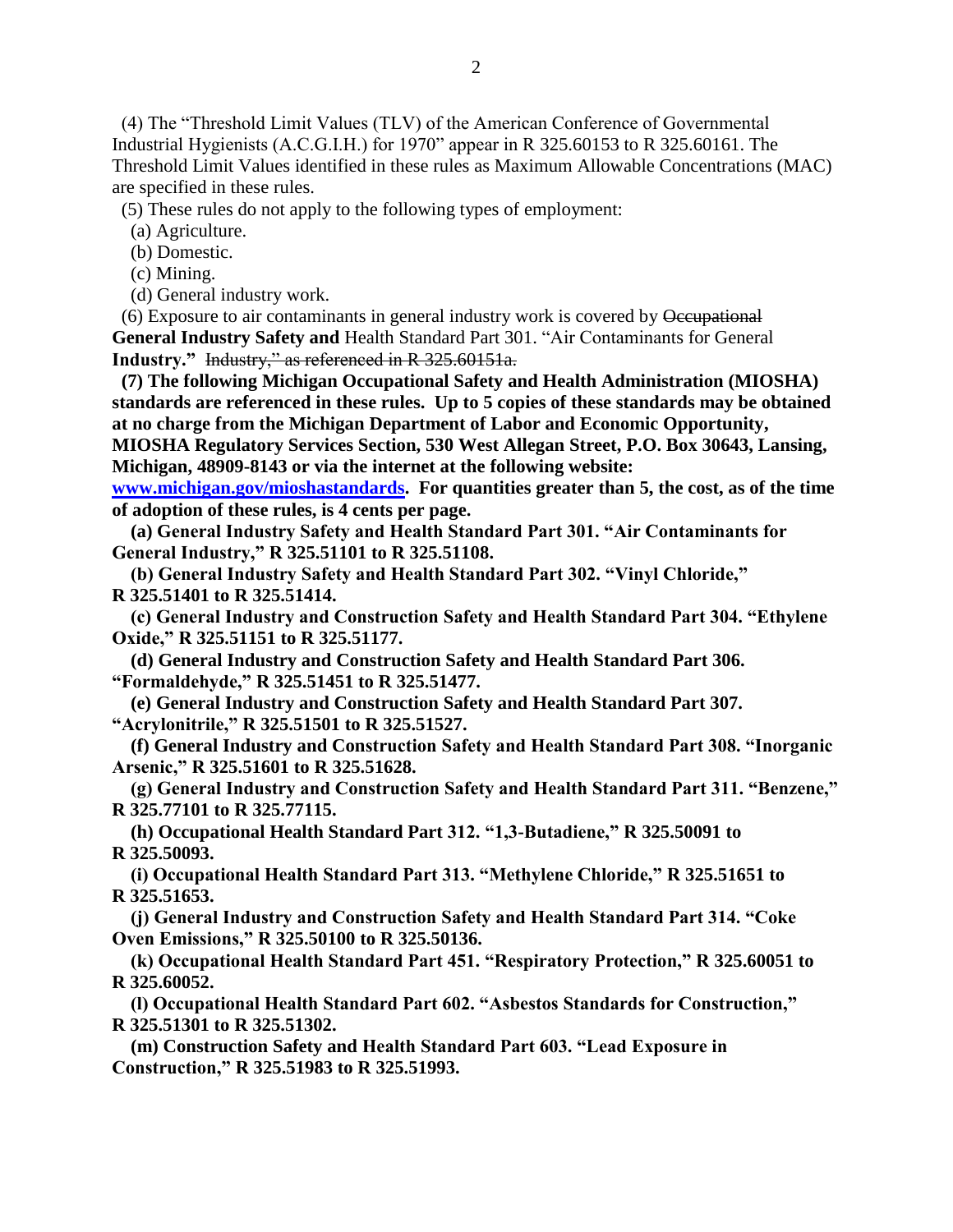**(n) Occupational Health Standard Part 604. "Chromium (VI) in Construction," R 325.51995 to R 325.51997.**

 **(o) Construction Safety and Health Standard Part 605. "Methylenedianiline (MDA) in Construction," R 325.60501 to R 325.60501.**

 **(p) Construction Safety and Health Standard Part 609. "Cadmium in Construction," R 325.60901 to R 325.60901.**

 **(q) Occupational Health Standard Part 690. "Silica in Construction," R 325.69001 to R 325.69015.**

R 325.60151a **Rescinded.** Availability of referenced standards.

 Rule 1a. The following Michigan Occupational Safety and Health (MIOSHA) standards are referenced in these rules. Up to 5 copies of these standards may be obtained at no charge from the Michigan Department of Licensing and Regulatory Affairs, MIOSHA Regulatory Services Section, P.O. Box 30643, Lansing, Michigan, 48909-8143 or via the internet at website: [www.michigan.gov/mioshastandards.](http://www.michigan.gov/mioshastandards) For quantities greater than 5, the cost, as of the time of adoption of these rules, is 4 cents per page.

 (a) Occupational Health Standard Part 301 "Air Contaminants for General Industry," R 325.51101 to R 325.51108.

(b) Occupational Health Standard Part 302 "Vinyl Chloride," R 325.51401 to R 325.51414.

(c) Occupational Health Standard Part 303 "Methylenedianiline," R 325.50051 to R 325.50076.

(d) Occupational Health Standard Part 304 "Ethylene oxide," R 325.51151 to R 325.51177.

(e) Occupational Health Standard Part 306 "Formaldehyde," R 325.51451 to R 325.51477.

(f) Occupational Health Standard Part 307 "Acrylonitrile," R 325.51501 to R 325.51527.

(g) Occupational Health Standard Part 308 "Inorganic Arsenic," R 325.51601 to R 325.51628.

(h) Occupational Health Standard Part 309 "Cadmium," R 325.51851 to R 325.51886.

(i) Occupational Health Standard Part 311 "Benzene," R 325.77101 to R 325.77115.

(j) Occupational Health Standard Part 312 "1,3-Butadiene," R 325.50091 to R 325.50092.

 (k) Occupational Health Standard Part 313 "Methylene Chloride," R 325.51651 to R 325.51652.

 (l) Occupational Health Standard Part 314 "Coke Oven Emissions," R 325.50101 to R 325.50136.

 (m) Occupational Health Standard Part 451 "Respiratory Protection," R 325.60051 to R 325.60052.

 (n) Occupational Health Standard Part 602 "Asbestos Standards for Construction," R 325.51301 to R 325.51302.

 (o) Occupational Health Standard Part 603 "Lead Exposure in Construction," R 325.51991 to R 325.51992.

 (p) Occupational Health Standard Part 604 "Chromium (VI) in Construction," R 325.51995 to R 325.51997.

R 325.60155 Maximum allowable concentrations for substances; A and B. Rule 5. Table 1 for substances A and B, are as follows: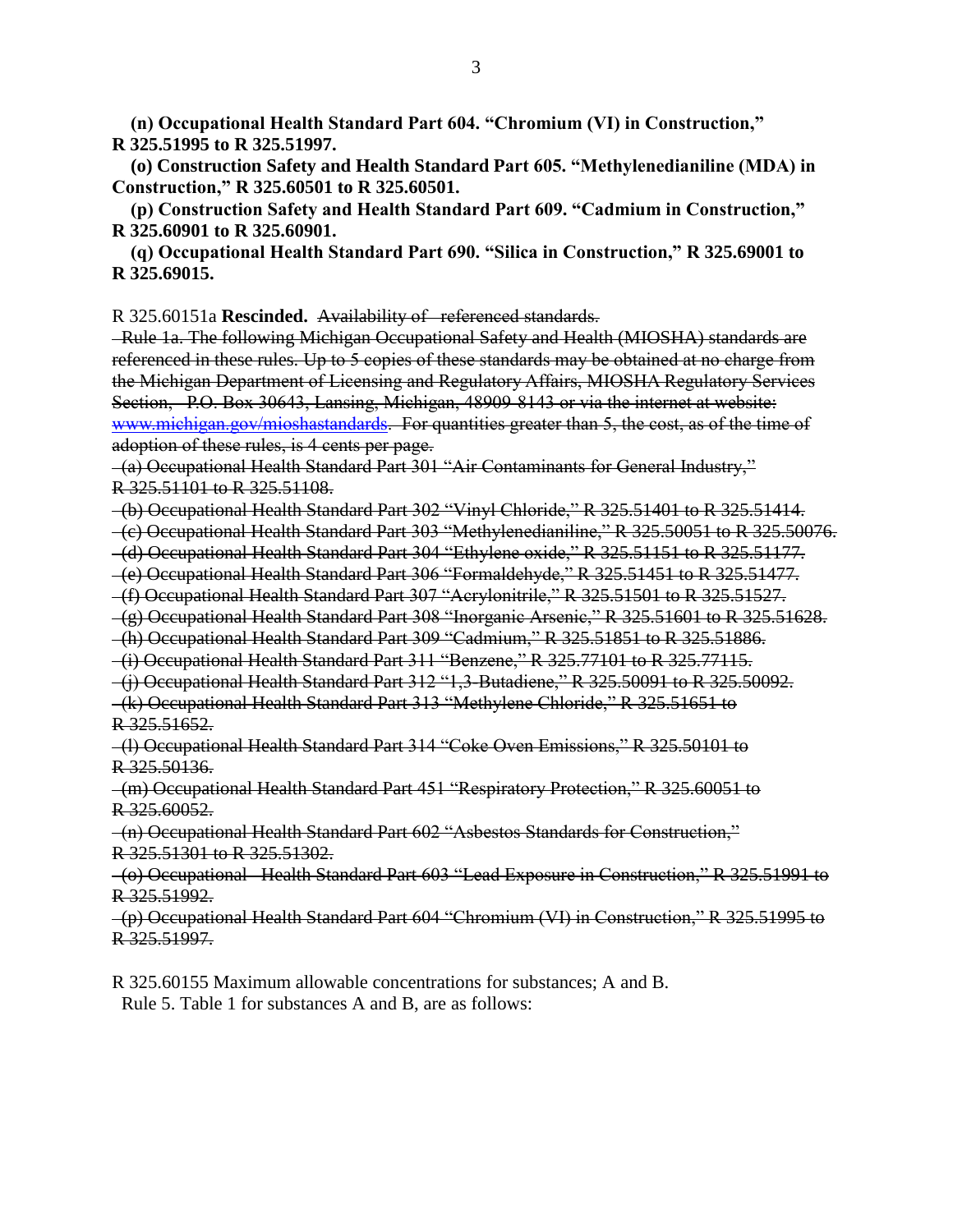|             | MAXIMUM ALLOWABLE CONCENTRATIONS FOR SUBSTANCES; A AND B                   | <b>TABLE 1</b>           |                        |                  |                |
|-------------|----------------------------------------------------------------------------|--------------------------|------------------------|------------------|----------------|
|             |                                                                            |                          |                        | MAC/Ceiling/STEL |                |
|             | <b>SUBSTANCE</b>                                                           |                          | $CAS$ No. <sup>1</sup> | ppm              | $mg/m^3$       |
|             | Abate                                                                      |                          | 3383-96-8              | $---$            | 15             |
|             | Acetaldehyde                                                               |                          | $75-07-0$              | 200              | 360            |
|             | Acetic acid                                                                |                          | $64-19-7$              | 10               | 25             |
|             | Acetic anhydride                                                           |                          | 108-24-7               | 5                | 20             |
|             | Acetone                                                                    |                          | $67 - 64 - 1$          | 1,000            | 2,400          |
|             | Acetonitrile                                                               |                          | $75-05-8$              | 40               | 70             |
|             | Acetylene                                                                  |                          |                        | Inert gas        |                |
|             | Acetylene dichloride                                                       | See 1,2-Dichloroethylene |                        |                  |                |
|             | Acetylene tetrabromide                                                     |                          | $79 - 27 - 6$          | $\mathbf{1}$     | 14             |
|             | Acrolein                                                                   |                          | $107 - 02 - 8$         | 0.1              | 0.25           |
| S           | Acrylamide                                                                 |                          | 79-06-1                |                  | 0.3            |
| S           | See GI & CS 307. OH 307 Acrylonitrile*<br>Acrylonitrile                    |                          |                        |                  |                |
| S           | Aldrin                                                                     |                          | 309-00-2               |                  | 0.25           |
| S           | Allyl alcohol                                                              |                          | $107 - 18 - 6$         | $\overline{2}$   | 5              |
|             | Allyl chloride                                                             |                          | $107 - 05 - 1$         | $\mathbf{1}$     | 3              |
| $\mathbf C$ | Allyl glycidyl ether (AGE)                                                 |                          | 106-92-3               | 10               | 45             |
|             | Allyl propyl disulfide                                                     |                          | 2179-59-1              | $\overline{2}$   | 12             |
|             | Alundum $(Al203)$                                                          |                          |                        |                  | Inert dust     |
|             | 2-Aminoethanol                                                             | See Ethanolamine         |                        |                  |                |
|             | 2-Aminopyridine                                                            |                          | $504 - 29 - 0$         | 0.5              | $\overline{2}$ |
|             | Ammonia                                                                    |                          | 7664-41-7              | 50               | 35             |
|             | Ammonium sulfamate (amate)                                                 |                          | 7773-06-0              |                  | 15             |
|             | n-Amyl acetate                                                             |                          | 628-63-7               | 100              | 525            |
|             | sec-Amyl acetate                                                           |                          | 626-38-0               | 125              | 650            |
| S           | Aniline                                                                    |                          | $62 - 53 - 3$          | 5                | 19             |
| S           | Anisidine (o- and p-isomers)                                               |                          | 29191-52-4             | ---              | 0.5            |
|             | Antimony and compounds (as Sb)                                             |                          | 7440-36-0              |                  | 0.5            |
|             | ANTU (alpha naphthylthiourea)                                              |                          | 86-88-4                |                  | 0.3            |
|             | Argon                                                                      |                          |                        |                  | Inert gas      |
|             | Arsenic, inorganic compounds<br>See GI & CS 308. OH 308 Inorganic Arsenic* |                          |                        |                  |                |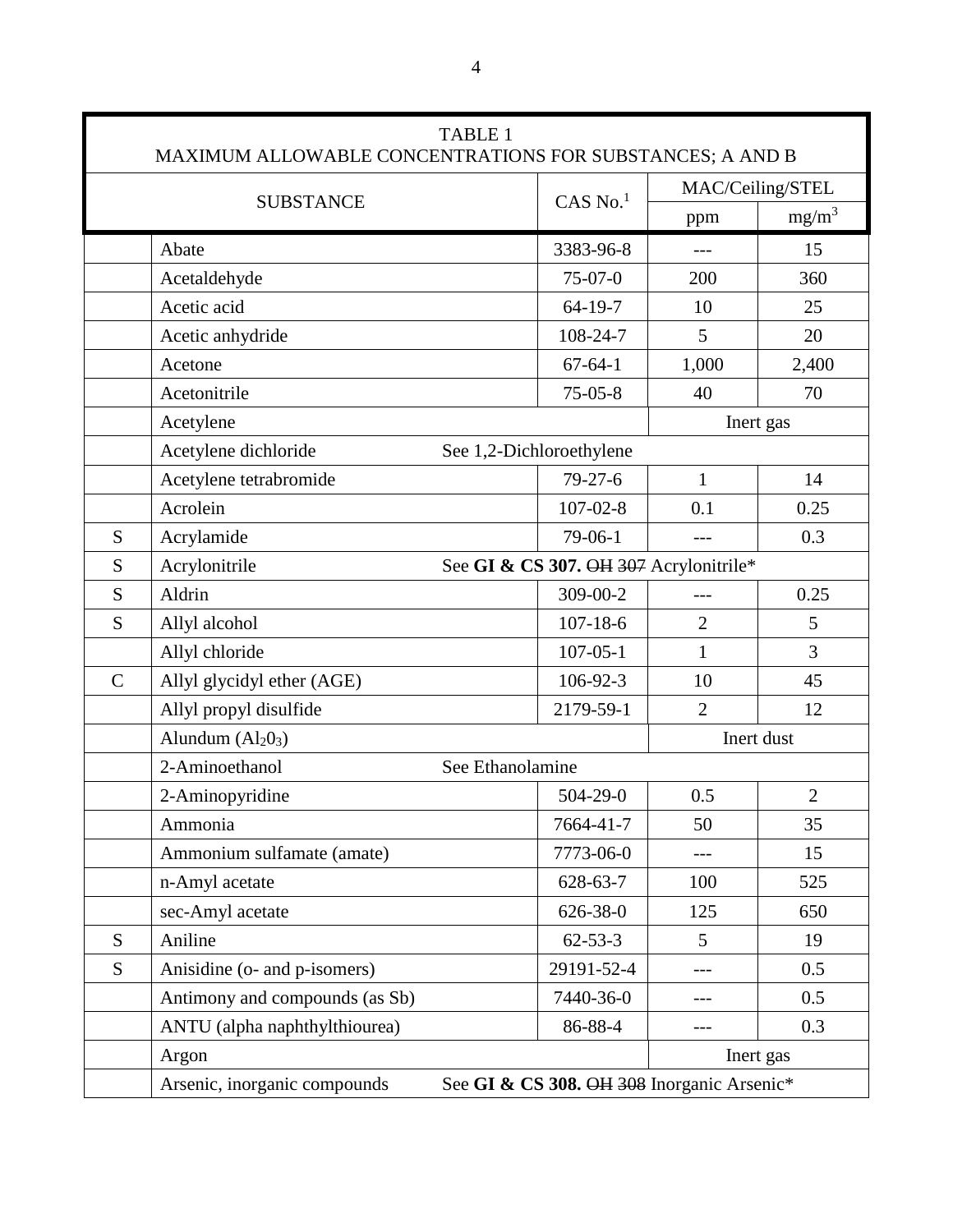|                         | <b>TABLE 1</b><br>MAXIMUM ALLOWABLE CONCENTRATIONS FOR SUBSTANCES; A AND B |                        |                            |                  |                                          |                                  |
|-------------------------|----------------------------------------------------------------------------|------------------------|----------------------------|------------------|------------------------------------------|----------------------------------|
| <b>SUBSTANCE</b>        |                                                                            |                        |                            | MAC/Ceiling/STEL |                                          |                                  |
|                         |                                                                            | $CAS$ No. <sup>1</sup> |                            | ppm              | $mg/m^3$                                 |                                  |
|                         | Arsenic, organic compounds (as As)                                         |                        | 7440-38-2                  |                  |                                          | 0.5                              |
|                         | Arsine                                                                     |                        | 7784-42-1                  |                  | 0.05                                     | 0.2                              |
| S                       | Azinphos-methyl                                                            |                        | $86 - 50 - 0$              |                  |                                          | 0.2                              |
|                         | Barium (soluble compounds)                                                 |                        | 7440-39-3                  |                  |                                          | 0.5                              |
|                         | Benzene (benzol)                                                           |                        |                            |                  | See GI & CS 311. OH 311 Benzene*         |                                  |
| A, S                    | Benzidine                                                                  |                        | $92 - 87 - 5$              |                  | $---$                                    | ---                              |
|                         | See Quinone<br>p-Benzoquinone                                              |                        |                            |                  |                                          |                                  |
|                         | Benzoyl peroxide                                                           |                        | $94 - 36 - 0$              |                  |                                          | 5                                |
|                         | Benzyl chloride                                                            |                        | 100-44-7                   |                  | 1                                        | 5                                |
| <b>MAC/Ceiling/STEL</b> |                                                                            |                        |                            |                  |                                          |                                  |
|                         |                                                                            |                        |                            |                  | <b>STEL</b>                              | <b>MAC</b>                       |
|                         |                                                                            |                        |                            | ppm              | mg/m <sup>3</sup>                        | mg/m <sup>3</sup>                |
|                         | Beryllium and beryllium compounds (as<br>Be)                               |                        | 7440-41-7                  |                  |                                          | 0.0002<br>$(0.2 \text{ µg/m}^3)$ |
| <b>STEL</b>             | Beryllium and beryllium compounds (as<br>Be)                               |                        | 7440-41-7                  |                  | 0.002<br>$(2.0 \text{ }\mu\text{g/m}^3)$ |                                  |
|                         | Beryllium                                                                  |                        | 7440-41-7                  |                  |                                          | 0.002                            |
|                         | See Diphenyl<br>Biphenyl                                                   |                        |                            |                  |                                          |                                  |
|                         | <b>Bisphenol A</b>                                                         |                        | See Diglycidyl ether       |                  |                                          |                                  |
|                         |                                                                            |                        |                            |                  | <b>MAC/Ceiling/STEL</b>                  |                                  |
|                         | <b>SUBSTANCE</b>                                                           |                        | CAS No.1                   |                  | ppm                                      | mg/m <sup>3</sup>                |
|                         | Boron oxide                                                                |                        | 1303-86-2                  |                  | $---$                                    | 15                               |
|                         | Boron tribromide                                                           |                        | 10294-33-4                 |                  | 1                                        | 10                               |
| $\mathbf C$             | Boron trifluoride                                                          |                        | 7637-07-2                  |                  | 1                                        | 3                                |
|                         | <b>Bromine</b>                                                             |                        | 7726-95-6                  |                  | 0.1                                      | 0.7                              |
|                         | Bromine pentafluoride                                                      |                        | 7789-30-2                  |                  | 0.1                                      | 0.7                              |
| S                       | <b>Bromoform</b>                                                           |                        | $75 - 25 - 2$              |                  | 0.5                                      | 5                                |
|                         | Butadiene (1,3-butadiene)                                                  |                        | See OH 312. 1,3-Butadiene* |                  |                                          |                                  |
|                         | <b>Butanethiol</b>                                                         |                        | See Butyl mercaptan        |                  |                                          |                                  |
|                         |                                                                            |                        |                            | 78-93-3          | 200                                      | 590                              |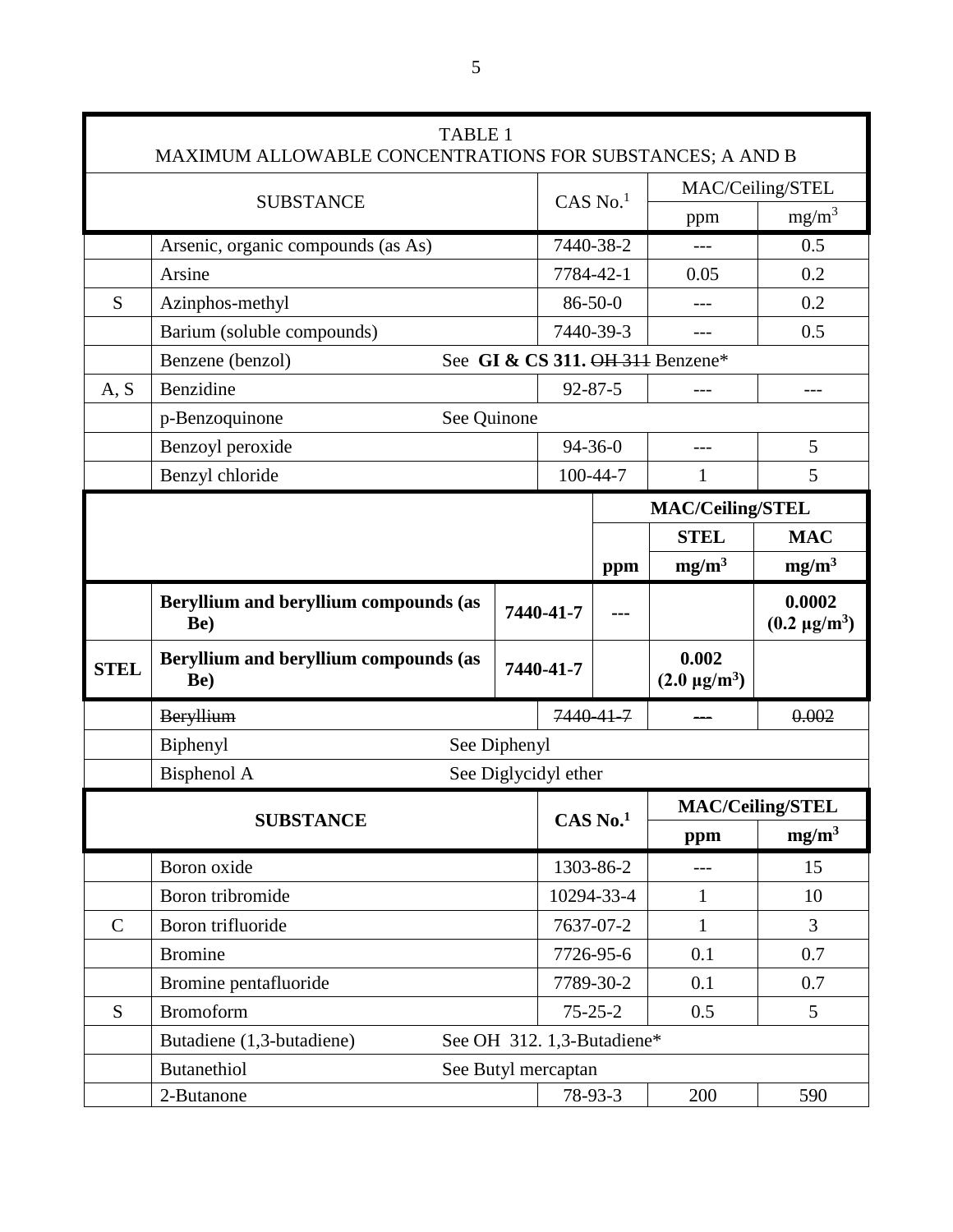| <b>TABLE 1</b><br>MAXIMUM ALLOWABLE CONCENTRATIONS FOR SUBSTANCES; A AND B |                                                                                              |                                                |                  |          |
|----------------------------------------------------------------------------|----------------------------------------------------------------------------------------------|------------------------------------------------|------------------|----------|
| <b>SUBSTANCE</b>                                                           |                                                                                              |                                                | MAC/Ceiling/STEL |          |
|                                                                            |                                                                                              | $CAS$ No. <sup>1</sup>                         | ppm              | $mg/m^3$ |
| $\overline{S}$                                                             | 2-Butoxy ethanol (butyl cellosolve)                                                          | $111 - 76 - 2$                                 | $\overline{50}$  | 240      |
|                                                                            | Butyl acetate (n-butyl acetate)                                                              | 123-86-4                                       | 150              | 710      |
|                                                                            | sec-Butyl acetate                                                                            | 105-46-4                                       | 200              | 950      |
|                                                                            | tert-Butyl acetate                                                                           | 540-88-5                                       | 200              | 950      |
|                                                                            | Butyl alcohol                                                                                | $71 - 36 - 3$                                  | 100              | 300      |
|                                                                            | sec-Butyl alcohol                                                                            | 78-92-2                                        | 150              | 450      |
|                                                                            | tert-Butyl alcohol                                                                           | $75 - 65 - 0$                                  | 100              | 300      |
| S, C                                                                       | Butylamine                                                                                   | 109-73-9                                       | 5                | 15       |
|                                                                            | tert-Butyl chromate (as $Cr+6$ )                                                             | See OH 604. Chromium (VI) in Construction*, ** |                  |          |
|                                                                            | n-Butyl glycidyl ether (BGE)                                                                 | 2426-08-6                                      | 50               | 270      |
|                                                                            | Butyl mercaptan                                                                              | 109-79-5                                       | 0.5              | 1.5      |
|                                                                            | p-tert-Butyltoluene                                                                          | $98 - 51 - 1$                                  | 10               | 60       |
|                                                                            |                                                                                              |                                                |                  |          |
|                                                                            | The CAS number is for information only. Enforcement is based on the substance name. For an   |                                                |                  |          |
| $\mathbf{1}$                                                               | entry covering more than 1 metal compound measured as the metal, the CAS number for the      |                                                |                  |          |
|                                                                            | metal is given - not the CAS number for the individual compounds.                            |                                                |                  |          |
| A                                                                          | See R 325.60154(2)(a).                                                                       |                                                |                  |          |
| C B                                                                        | See R 325.60154(2)(b).                                                                       |                                                |                  |          |
| $S \in$                                                                    | See R 325.60154(2)(c).                                                                       |                                                |                  |          |
| <b>STEL</b>                                                                | See R 325.60154(2)(d).                                                                       |                                                |                  |          |
| $\ast$                                                                     | Caution--these rules contain extensive requirements for exposure to these substances.        |                                                |                  |          |
| $**$                                                                       | If the exposure limit in OH 604. Chromium (VI) in Construction is stayed or is otherwise not |                                                |                  |          |
|                                                                            | in effect, the exposure limit is a ceiling of $0.1 \text{ mg/m}^3$ and has an "S" notation.  |                                                |                  |          |
|                                                                            | All MIOSHA Occupational Health (OH) Standards shown in is this table                         |                                                |                  |          |
| are referenced in R 325.60151. R 325.60151a.                               |                                                                                              |                                                |                  |          |

R 325.60156 Maximum allowable concentrations for substances; C and D. Rule 6. Table 2 for substances C and D, are as follows:

| TABLE 2<br>MAXIMUM ALLOWABLE CONCENTRATIONS FOR SUBSTANCES; C AND D |                               |                                                                       |     |                  |  |
|---------------------------------------------------------------------|-------------------------------|-----------------------------------------------------------------------|-----|------------------|--|
| <b>SUBSTANCE</b>                                                    |                               | $CAS$ No. $1$                                                         |     | MAC/Ceiling/STEL |  |
|                                                                     |                               |                                                                       | ppm | $mg/m^3$         |  |
|                                                                     | Cadmium and cadmium compounds | See CS 609. Cadmium in Construction* OH<br>$309$ Cadmium <sup>*</sup> |     |                  |  |
|                                                                     | Calcium arsenate              |                                                                       |     |                  |  |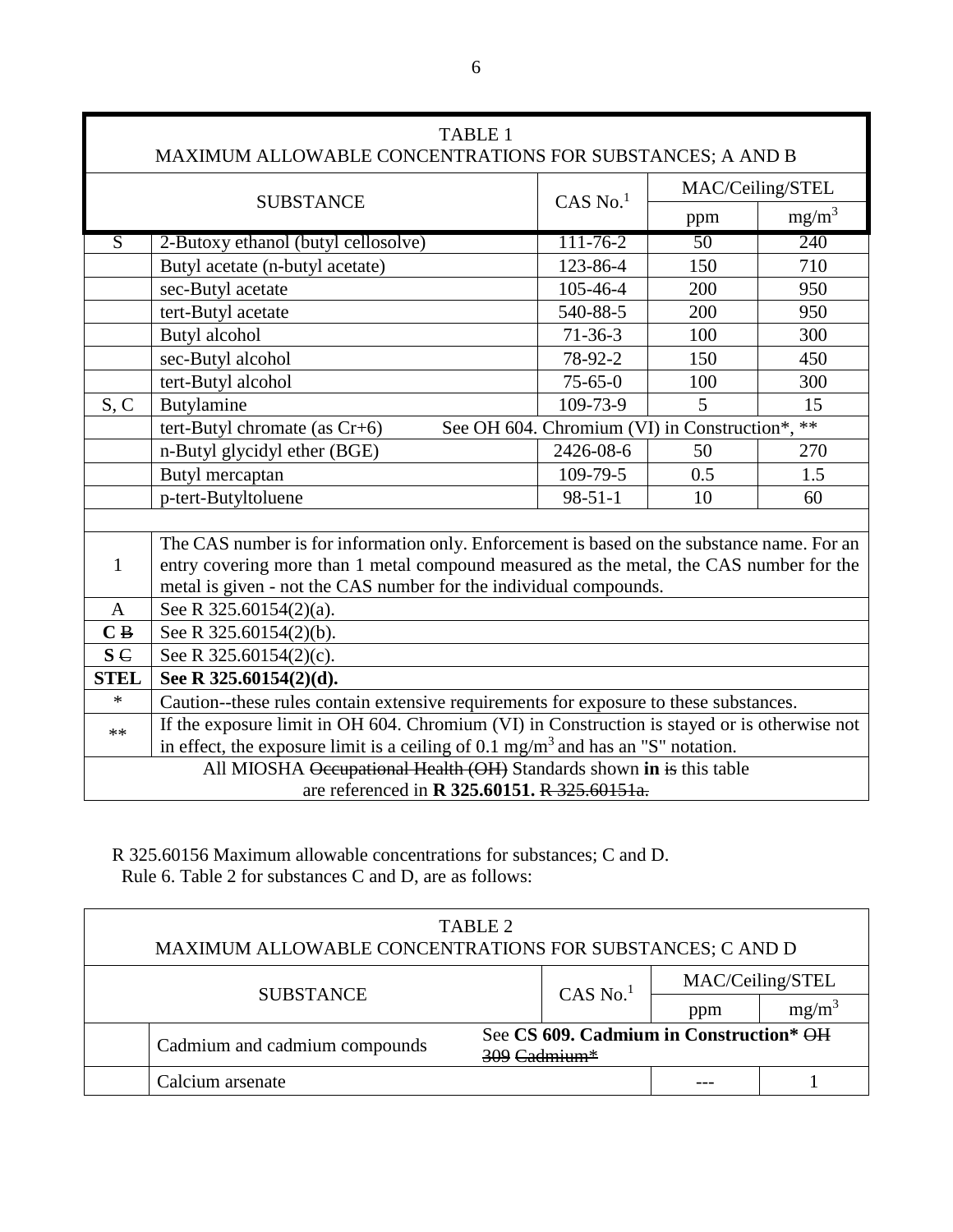|               | <b>TABLE 2</b><br>MAXIMUM ALLOWABLE CONCENTRATIONS FOR SUBSTANCES; C AND D |                           |                  |                |
|---------------|----------------------------------------------------------------------------|---------------------------|------------------|----------------|
|               |                                                                            |                           | MAC/Ceiling/STEL |                |
|               | <b>SUBSTANCE</b>                                                           | $CAS$ No. $1$             | ppm              | $mg/m^3$       |
|               | Calcium carbonate                                                          | 1317-65-3                 |                  | Inert dust     |
|               | Calcium oxide                                                              | 1305-78-8                 | $---$            | 5              |
|               | Camphor (synthetic)                                                        | $76 - 22 - 2$             | $\overline{2}$   | ---            |
|               | Carbaryl (Sevin®)                                                          | $63 - 25 - 2$             | $-$ --           | 5              |
|               | Carbon black                                                               | 1333-86-4                 | $---$            | 3.5            |
|               | Carbon dioxide                                                             | 124-38-9                  | 5,000            | 9,000          |
| S             | Carbon disulfide                                                           | $75 - 15 - 0$             | 20               | 60             |
|               | Carbon monoxide                                                            | 630-08-0                  | 50               | 55             |
| S, C          | Carbon tetrachloride                                                       | $56 - 23 - 5$             | 10               | 65             |
|               | Cellulose (paper fiber)                                                    | 9004-34-6                 |                  | Inert dust     |
| S             | Chlordane                                                                  | 57-74-9                   | $---$            | 0.5            |
| S             | Chlorinated camphene                                                       | 8001-35-2                 | $---$            | 0.5            |
|               |                                                                            | 55720-99-5                |                  | 0.5            |
|               | Chlorinated diphenyl oxide                                                 | <b>or</b><br>31242-93-0   |                  |                |
|               | Chlorine                                                                   | 7782-50-5                 | $\mathbf{1}$     | $\overline{3}$ |
|               | Chlorine dioxide                                                           | 10049-04-4                | 0.1              | 0.3            |
| $\mathcal{C}$ | Chlorine trifluoride                                                       | 7790-91-2                 | 0.1              | 0.4            |
| $\mathcal{C}$ | Chloroacetaldehyde                                                         | $107 - 20 - 0$            | $\mathbf{1}$     | $\overline{3}$ |
|               | alpha-Chloroacetophenone (Phenacyl chloride)                               | 532-27-4                  | 0.05             | 0.3            |
|               | Chlorobenzene (mono chlorobenzene)                                         | 108-90-7                  | 75               | 350            |
|               | o-Chlorobenzylidene malononitrile (OCBM)                                   | 2698-41-1                 | 0.05             | 0.4            |
|               | Chlorobromomethane                                                         | 74-97-5                   | 200              | 1,050          |
|               | 2-Chloro-1,3-butadiene<br>See Chloroprene                                  |                           |                  |                |
| S             | Chlorodiphenyl (42% Chlorine)                                              | 53469-21-9                | $---$            | $\mathbf{1}$   |
| S             | Chlorodiphenyl (54% Chlorine)                                              | 11097-69-1                | ---              | 0.5            |
|               | 1-Chloro-2,3-epoxy propane<br>See Epichlorohydrin                          |                           |                  |                |
|               | 2-Chloroethanol                                                            | See Ethylene chlorohydrin |                  |                |
|               | Chloroethylene<br>See Vinyl chloride                                       |                           |                  |                |
| $\mathsf{C}$  | Chloroform (Trichloromethane)                                              | $67 - 66 - 3$             | 50               | 240            |
|               | 1-Chloro-1-nitropropane                                                    | $600 - 25 - 9$            | 20               | 100            |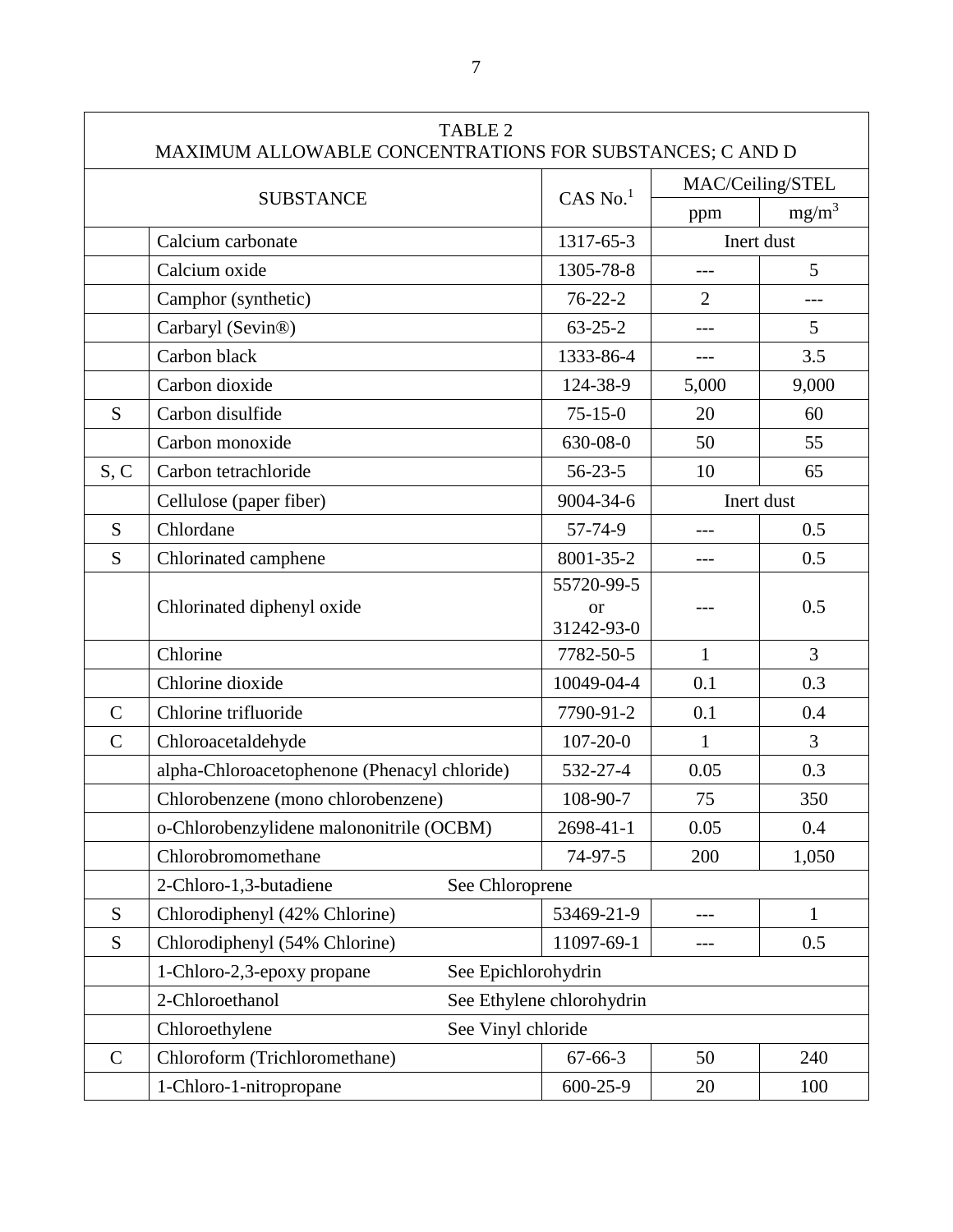|   | <b>TABLE 2</b><br>MAXIMUM ALLOWABLE CONCENTRATIONS FOR SUBSTANCES; C AND D                                           |                                                 |                  |              |
|---|----------------------------------------------------------------------------------------------------------------------|-------------------------------------------------|------------------|--------------|
|   |                                                                                                                      |                                                 | MAC/Ceiling/STEL |              |
|   | <b>SUBSTANCE</b>                                                                                                     | $CAS$ No. $1$                                   | ppm              | $mg/m^3$     |
|   | Chloropicrin                                                                                                         | 76-06-2                                         | 0.1              | 0.7          |
| S | Chloroprene (2-chloro-1,3-butadiene)                                                                                 | 126-99-8                                        | 25               | 90           |
|   | Chromic acid and chromates<br>(as CrO <sub>3</sub> )                                                                 | See OH 604. Chromium (VI) in Construction*, *** |                  |              |
|   | Chromium (VI) compounds                                                                                              | See OH 604. Chromium (VI) in Construction*, *** |                  |              |
|   | Chromium                                                                                                             |                                                 |                  |              |
|   | sol. chromic and chromous salts (as Cr)                                                                              | Varies with<br>compound                         |                  | 0.5          |
|   | Metal and insol. Salts                                                                                               | 7440-47-3                                       | $---$            | 1            |
|   | Coal tar pitch volatiles<br>(benzene soluble fraction: anthracene, BaP,<br>phenanthrene, acridine, chrysene, pyrene) | 65996-93-2                                      |                  | 0.2          |
|   | Cobalt, metal fume and dust                                                                                          | 7440-48-4                                       |                  | 0.1          |
|   | Coke oven emissions                                                                                                  | See GI & CS 314. OH 314 Coke Oven Emissions*    |                  |              |
|   | Copper                                                                                                               |                                                 |                  |              |
|   | Fume                                                                                                                 | 7440-50-8                                       |                  | 0.1          |
|   | Dusts and mists                                                                                                      |                                                 |                  | 1            |
|   | Corundum $(Al203)$                                                                                                   | Inert dust                                      |                  |              |
|   | Cotton dust (raw)                                                                                                    |                                                 | $---$            | $\mathbf{1}$ |
|   | Crag® herbicide                                                                                                      | 136-78-7                                        | $---$            | 15           |
| S | Cresol (all isomers)                                                                                                 | 1319-77-3                                       | 5                | 22           |
|   | Crotonaldehyde                                                                                                       | 123-73-9<br>4170-30-3                           | $\overline{2}$   | 6            |
| S | Cumene                                                                                                               | 98-82-8                                         | 50               | 245          |
| S | Cyanide (as CN)                                                                                                      | Varies with<br>compound                         |                  | 5            |
|   | Cyanogen                                                                                                             | $460 - 19 - 5$                                  | 10               | $---$        |
|   | Cyclohexane                                                                                                          | 110-82-7                                        | 300              | 1,050        |
|   | Cyclohexanol                                                                                                         | 108-93-0                                        | 50               | 200          |
|   | Cyclohexanone                                                                                                        | 108-94-1                                        | 50               | 200          |
|   | Cyclohexene                                                                                                          | 110-83-8                                        | 300              | 1,015        |
|   | Cyclopentadiene                                                                                                      | 542-92-7                                        | 75               | 200          |
|   | $2,4-D$                                                                                                              | $94 - 75 - 7$                                   | ---              | 10           |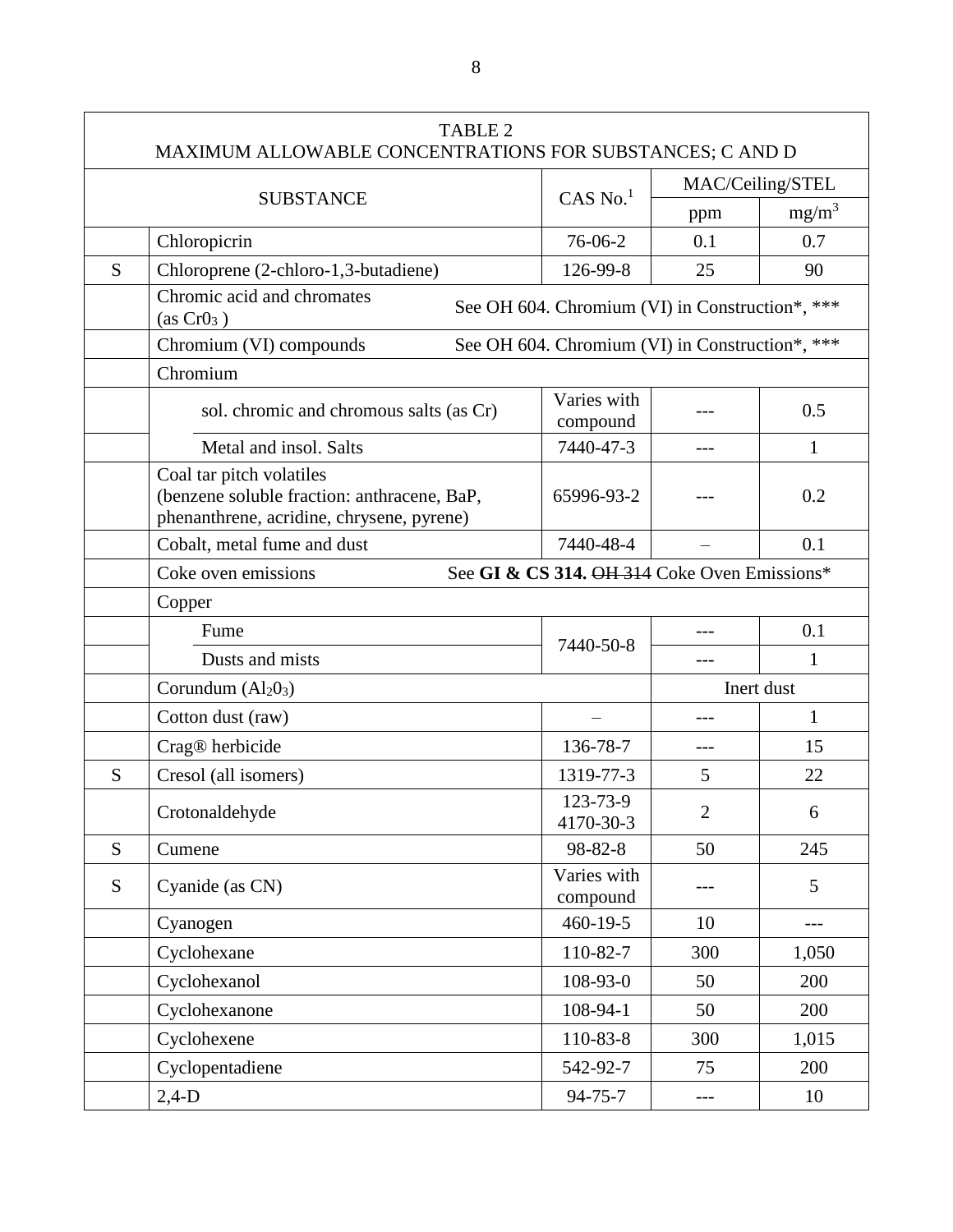|                | <b>TABLE 2</b><br>MAXIMUM ALLOWABLE CONCENTRATIONS FOR SUBSTANCES; C AND D |                          |                  |              |  |
|----------------|----------------------------------------------------------------------------|--------------------------|------------------|--------------|--|
|                |                                                                            |                          | MAC/Ceiling/STEL |              |  |
|                | <b>SUBSTANCE</b>                                                           | $CAS$ No. $1$            | ppm              | $mg/m^3$     |  |
| S              | DDT (Dichlorodiphenyl-trichloroethane)                                     | $50 - 29 - 3$            | $---$            | $\mathbf{1}$ |  |
|                | <b>DDVP</b><br>See Dichlorvos                                              |                          |                  |              |  |
| S              | Decaborane                                                                 | 17702-41-9               | 0.05             | 0.3          |  |
| S              | Demeton®                                                                   | 8065-48-3                |                  | 0.1          |  |
|                | Diacetone alcohol<br>(4-hydroxy-4-methyl-2-pentanone)                      | 123-42-2                 | 50               | 240          |  |
|                | 1,2-Diainoethane<br>See Ethylenediamine                                    |                          |                  |              |  |
|                | Diazomethane                                                               | 334-88-3                 | 0.2              | 0.4          |  |
|                | Diborane                                                                   | 19287-45-7               | 0.1              | 0.1          |  |
| S, C           | 1,2-Dibromoethane (ethylene dibromide)                                     | 106-93-4                 | 25               | 190          |  |
|                | Dibutyl phosphate                                                          | $107 - 66 - 4$           | $\mathbf{1}$     | 5            |  |
|                | Dibutyl phthalate                                                          | 84-74-2                  | $---$            | 5            |  |
| $\mathcal{C}$  | Dichloroacetylene                                                          | 7572-29-4                | 0.1              | 0.4          |  |
| $\overline{C}$ | o-Dichlorobenzene                                                          | $95 - 50 - 1$            | 50               | 300          |  |
|                | p-Dichlorobenzene                                                          | 106-46-7                 | 75               | 450          |  |
|                | Dichlorodifluoromethane                                                    | $75 - 71 - 8$            | 1,000            | 4,950        |  |
|                | 1,3-Dichloro-5, 5-dimethyl hydantoin                                       | 118-52-5                 | $\frac{1}{2}$    | 0.2          |  |
|                | 1,1-Dichloroethane                                                         | $75 - 34 - 3$            | 100              | 400          |  |
|                | 1,2-Dichloroethane                                                         | 107-06-2                 | 50               | 200          |  |
|                | 1,2-Dichloroethylene                                                       | 540-59-0                 | 200              | 790          |  |
| S, C           | Dichloroethyl ether                                                        | 111-44-4                 | 15               | 90           |  |
|                | Dichloromethane                                                            | See Methylene chloride   |                  |              |  |
|                | Dichloromonofluoromethane                                                  | 75-69-4                  | 1,000            | 4,200        |  |
| $\mathbf C$    | 1,1-Dichloro-1-nitroethane                                                 | 594-72-9                 | 10               | 60           |  |
|                | 1,2-Dichloropropane                                                        | See Propylene dichloride |                  |              |  |
|                | Dichlorotetrafluoroethane                                                  | $76-14-2$                | 1,000            | 7,000        |  |
| S              | Dichlorvos (DDVP)                                                          | $62 - 73 - 7$            | $---$            | $\mathbf{1}$ |  |
| ${\bf S}$      | Dieldrin                                                                   | $60-57-1$                | ---              | 0.25         |  |
|                | Diethylamine                                                               | 109-89-7                 | 25               | 75           |  |
| S              | Diethylamino, ethanol                                                      | $100-37-8$               | 10               | 50           |  |
| S, C           | Diethylene triamine                                                        | $111-40-0$               | 10               | 42           |  |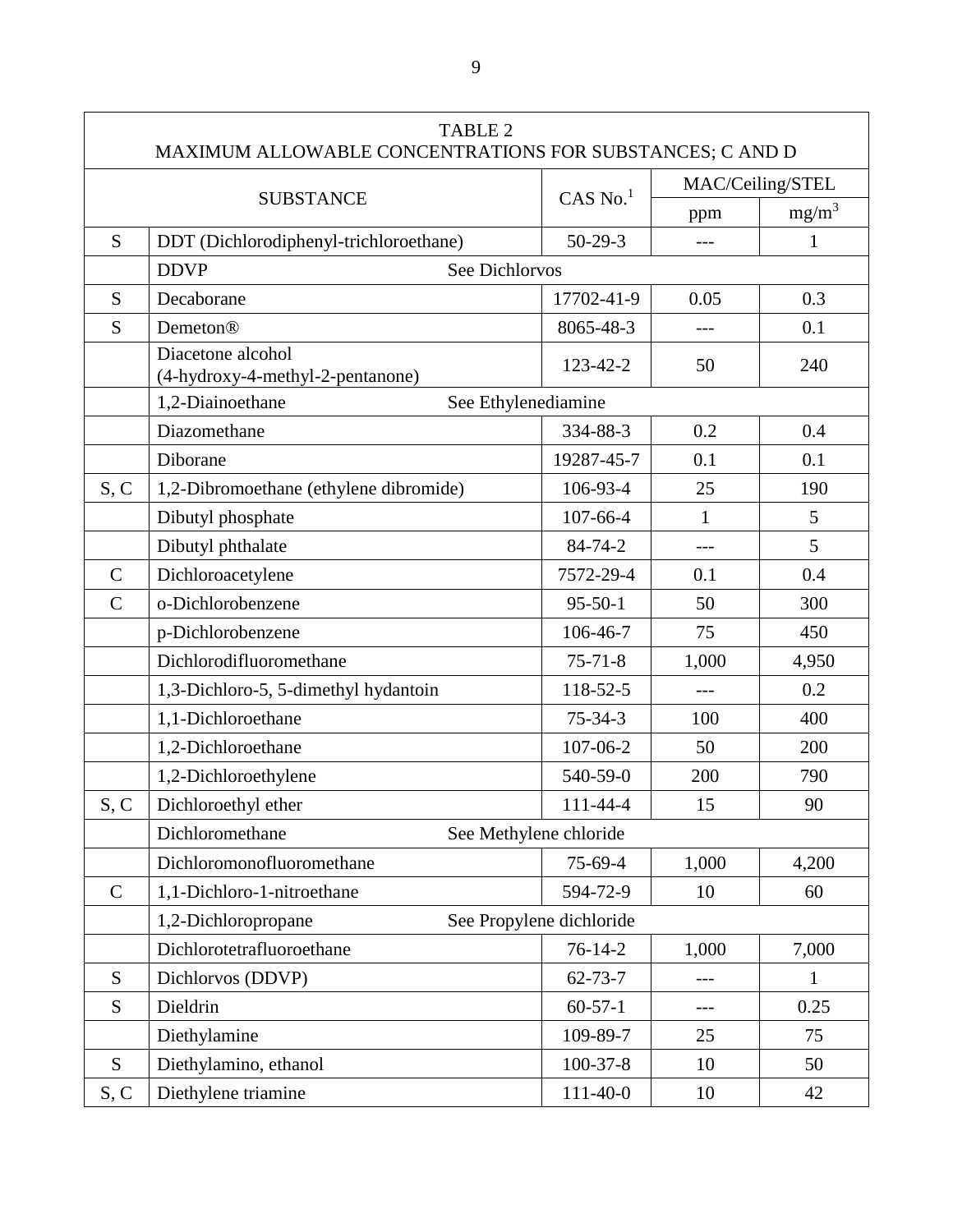|             | <b>TABLE 2</b><br>MAXIMUM ALLOWABLE CONCENTRATIONS FOR SUBSTANCES; C AND D |                                             |                  |                |
|-------------|----------------------------------------------------------------------------|---------------------------------------------|------------------|----------------|
|             |                                                                            |                                             | MAC/Ceiling/STEL |                |
|             | <b>SUBSTANCE</b>                                                           | $CAS$ No. $1$                               | ppm              | $mg/m^3$       |
|             | Diethyl ether<br>See Ethyl ether                                           |                                             |                  |                |
|             | Difluorodibromomethane                                                     | $75 - 61 - 6$                               | 100              | 860            |
| $\mathbf C$ | Diglycidyl ether (DGE)                                                     | 2238-07-5                                   | 0.5              | 2.8            |
|             | Dihydroxybenzene                                                           | See Hydroquinone                            |                  |                |
|             | Diisobutyl ketone                                                          | 108-83-8                                    | 50               | 290            |
| S           | Diisopropylamine                                                           | 108-18-9                                    | 5                | 20             |
|             | Dimethoxymethane<br>See Methylal                                           |                                             |                  |                |
| S           | Dimethyl acetamide                                                         | $127 - 19 - 5$                              | 10               | 35             |
|             | Dimethylamine                                                              | 124-40-3                                    | 10               | 18             |
|             | Dimethylaminobenzene<br>See Xylidene                                       |                                             |                  |                |
| S           | Dimethylaniline (N-dimethylaniline)                                        | 121-69-7                                    | 5                | 25             |
|             | Dimethylbenzene<br>See Xylene                                              |                                             |                  |                |
|             | Dimethyl-1, 2-dibromo-2,<br>2-dichloroethyl phosphate (Dibrom®)            | 300-76-5                                    |                  | 3              |
| S           | Dimethylformamide                                                          | $68-12-2$                                   | 10               | 30             |
|             | 2,6-Dimethylheptanone                                                      | See Diisobutyl ketone                       |                  |                |
| S           | 1,1-Dimethylhydrazine                                                      | $57 - 14 - 7$                               | 0.5              | $\mathbf{1}$   |
|             | Dimethylphthalate                                                          | $131 - 11 - 3$                              | $---$            | $\mathfrak{S}$ |
| S           | Dimethyl sulfate                                                           | $77 - 78 - 1$                               | $\mathbf{1}$     | 5              |
| S           | Dinitrobenzene (all isomers)                                               | $99 - 65 - 0$<br>528-29-0<br>$100 - 25 - 4$ |                  | 1              |
| S           | Dinitro-o-cresol                                                           | 534-52-1                                    |                  | 0.2            |
| S           | Dinitrotoluene                                                             | 25321-14-6                                  |                  | 1.5            |
| S           | Dioxane (diethylene dioxide)                                               | $123 - 91 - 1$                              | 100              | 360            |
|             | Diphenyl                                                                   | $92 - 52 - 4$                               | 0.2              | $\mathbf{1}$   |
|             | Diphenylamine                                                              | 122-39-4                                    | $---$            | 10             |
|             | Diphenylmethane diisocyanate                                               | See Methylene bisphenyl isocyanate (MDI)    |                  |                |
| S           | Dipropylene glycol methyl ether                                            | 34590-94-8                                  | 100              | 600            |
|             | Di-sec-octyl phthalate<br>(di-2-ethylhexylphthalate)                       | 117-81-7                                    |                  | 5              |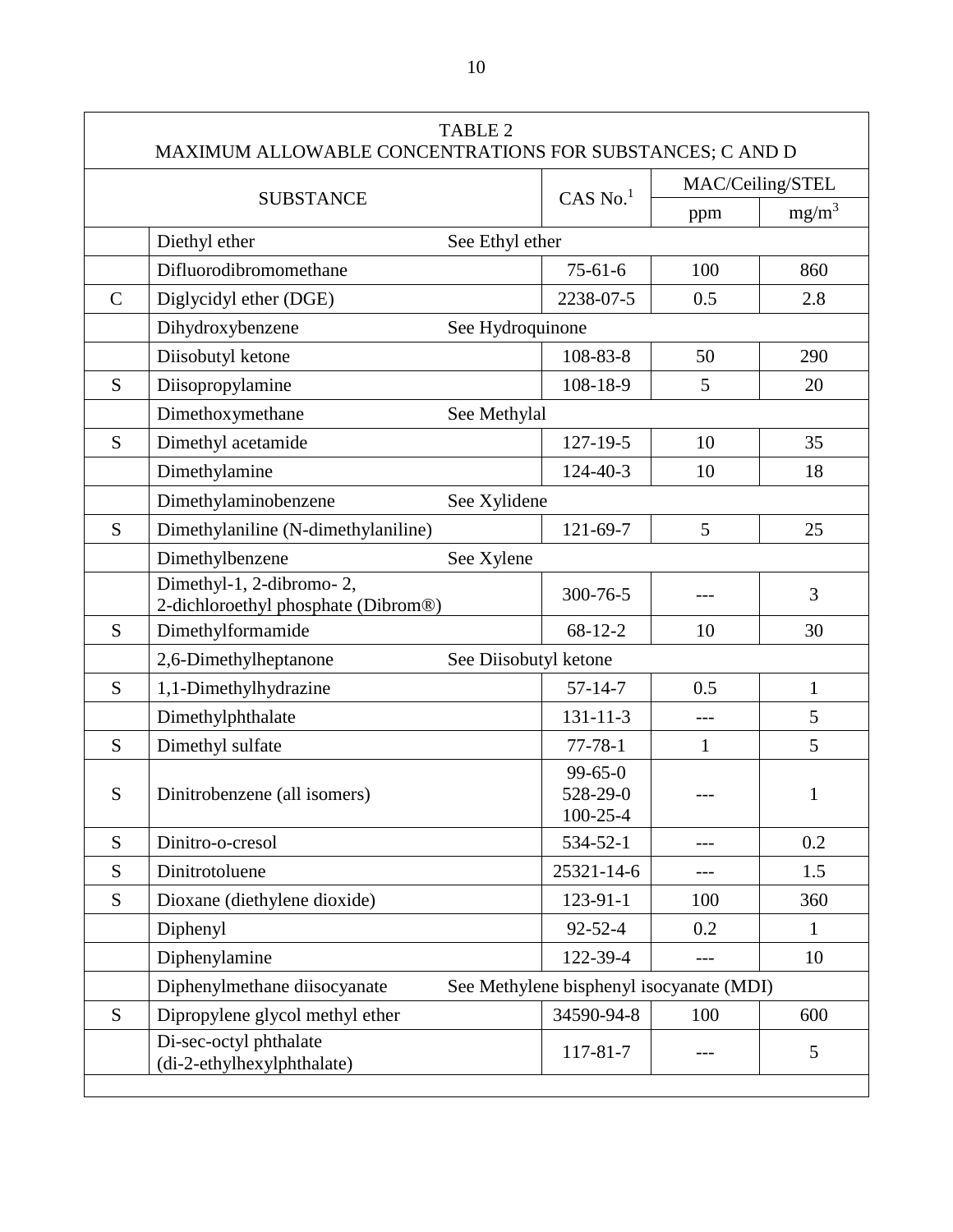| TABLE 2<br>MAXIMUM ALLOWABLE CONCENTRATIONS FOR SUBSTANCES; C AND D                                                                                                                                                                                             |                                                                                                                                                                                                                       |  |                  |          |
|-----------------------------------------------------------------------------------------------------------------------------------------------------------------------------------------------------------------------------------------------------------------|-----------------------------------------------------------------------------------------------------------------------------------------------------------------------------------------------------------------------|--|------------------|----------|
| $CAS$ No. $1$                                                                                                                                                                                                                                                   |                                                                                                                                                                                                                       |  | MAC/Ceiling/STEL |          |
|                                                                                                                                                                                                                                                                 | <b>SUBSTANCE</b>                                                                                                                                                                                                      |  | ppm              | $mg/m^3$ |
| The CAS number is for information only. Enforcement is based on the substance name. For<br>an entry covering more than 1 metal compound measured as the metal, the CAS number for<br>1<br>the metal is given - not the CAS number for the individual compounds. |                                                                                                                                                                                                                       |  |                  |          |
| A                                                                                                                                                                                                                                                               | See R $325.60154(2)(a)$ .                                                                                                                                                                                             |  |                  |          |
| $\overline{C}$ B                                                                                                                                                                                                                                                | See R $325.60154(2)(b)$ .                                                                                                                                                                                             |  |                  |          |
| $S \in$                                                                                                                                                                                                                                                         | See R $325.60154(2)(c)$ .                                                                                                                                                                                             |  |                  |          |
| <b>STEL</b>                                                                                                                                                                                                                                                     | See R 325.60154(2)(d).                                                                                                                                                                                                |  |                  |          |
| $\ast$                                                                                                                                                                                                                                                          | Caution-these rules contain extensive requirements for exposure to these substances.                                                                                                                                  |  |                  |          |
| ***                                                                                                                                                                                                                                                             | If the exposure limit in OH 604. Chromium (VI) in Construction is stayed or is otherwise not<br>in effect, the exposure limit is 0.1 mg/m <sup>3</sup> for chromic acid and chromates ( $Cr03$ ) as an 8-hour<br>TWA. |  |                  |          |
| All MIOSHA Occupational Health (OH) Standards shown in is this table<br>are referenced in <b>R</b> 325.60151. R 325.60151a.                                                                                                                                     |                                                                                                                                                                                                                       |  |                  |          |

R 325.60157 Maximum allowable concentrations for substances; E to H. Rule 7. Table 3 for substances E to H, are as follows:

| <b>TABLE 3</b><br>MAXIMUM ALLOWABLE CONCENTRATIONS FOR SUBSTANCES; E TO H |                                         |                |     |                  |  |
|---------------------------------------------------------------------------|-----------------------------------------|----------------|-----|------------------|--|
|                                                                           |                                         | CAS No. $1$    |     | MAC/Ceiling/STEL |  |
|                                                                           | <b>SUBSTANCE</b>                        |                | ppm | $mg/m^3$         |  |
| Emery                                                                     |                                         |                |     | Inert dust       |  |
| S.                                                                        | Endosulfan (Thiodan <sup>®)</sup>       | 115-29-7       |     | 0.1              |  |
| S                                                                         | Endrin                                  | $72 - 20 - 8$  |     | 0.1              |  |
| S                                                                         | Epichlorohydrin                         | $106 - 89 - 8$ | 5   | 19               |  |
| S                                                                         | <b>EPN</b>                              | 2104-64-5      |     | 0.5              |  |
|                                                                           | See Propylene oxide<br>1,2-Epoxypropane |                |     |                  |  |
|                                                                           | See Glycidol<br>2,3-Epoxy-1-propanol    |                |     |                  |  |
|                                                                           | Ethane<br>Inert gas                     |                |     |                  |  |
|                                                                           | Ethanethiol<br>See Ethyl mercaptan      |                |     |                  |  |
|                                                                           | Ethanolamine                            | $141 - 43 - 5$ | 3   | 6                |  |
| S                                                                         | 2-Ethoxyethanol                         | 110-80-5       | 200 | 740              |  |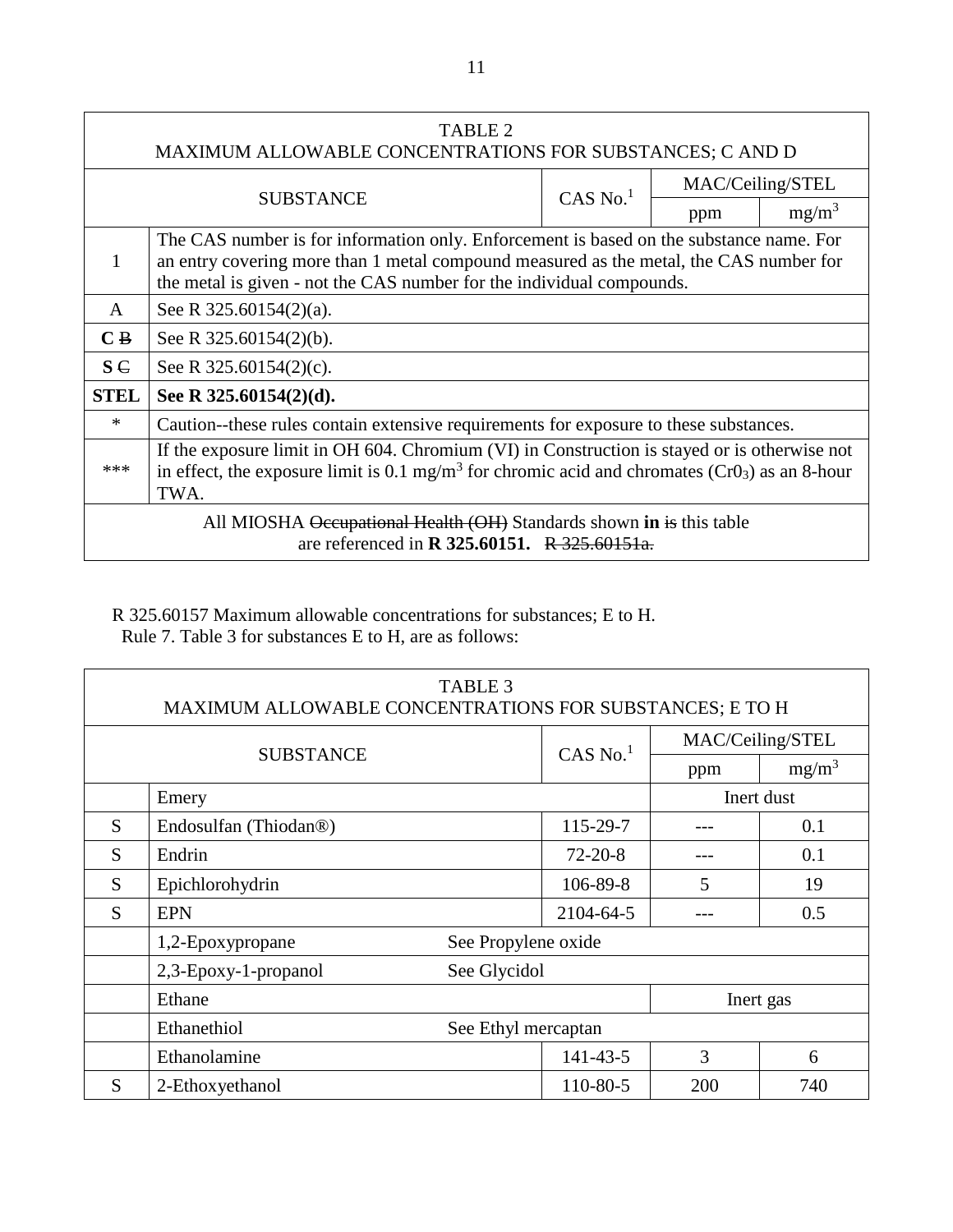|      | <b>TABLE 3</b><br>MAXIMUM ALLOWABLE CONCENTRATIONS FOR SUBSTANCES; E TO H |                                         |                  |              |
|------|---------------------------------------------------------------------------|-----------------------------------------|------------------|--------------|
|      |                                                                           |                                         | MAC/Ceiling/STEL |              |
|      | <b>SUBSTANCE</b>                                                          | $CAS$ No. <sup>1</sup>                  | ppm              | $mg/m^3$     |
| S    | 2-Ethoxyethyl acetate (cellosolve acetate)                                | 111-15-9                                | 100              | 540          |
|      | Ethyl acetate                                                             | 141-78-6                                | 400              | 1,400        |
| S    | Ethyl acrylate                                                            | 140-88-5                                | 25               | 100          |
|      | Ethyl alcohol (ethanol)                                                   | $64 - 17 - 5$                           | 1,000            | 1,900        |
|      | Ethylamine                                                                | $75-04-7$                               | 10               | 18           |
|      | Ethyl sec-amyl ketone (5-methyl-3-heptanone)                              | 541-85-5                                | 25               | 130          |
|      | Ethyl benzene                                                             | $100-41-4$                              | 100              | 435          |
|      | Ethyl bromide                                                             | 74-96-4                                 | 200              | 890          |
|      | Ethyl butyl ketone (3-heptanone)                                          | 106-35-4                                | 50               | 230          |
|      | Ethyl chloride                                                            | $75-00-3$                               | 1,000            | 2,600        |
|      | Ethyl ether                                                               | $60 - 29 - 7$                           | 400              | 1,200        |
|      | Ethyl formate                                                             | 109-94-4                                | 100              | 300          |
|      | Ethyl mercaptan                                                           | $75-08-1$                               | 0.5              | $\mathbf{1}$ |
|      | Ethyl silicate                                                            | 78-10-4                                 | 100              | 850          |
|      | Ethylene                                                                  |                                         |                  | Inert gas    |
| S    | Ethylene chlorohydrin                                                     | $107 - 07 - 3$                          | 5                | 16           |
|      | Ethylenediamine                                                           | $107 - 15 - 3$                          | 10               | 25           |
|      | Ethylene dibromide                                                        | See 1,2-Dibromoethane                   |                  |              |
|      | Ethylene dichloride                                                       | See 1,2-Dichloroethane                  |                  |              |
| S, C | Ethylene glycol dinitrate                                                 | 628-96-6                                | 0.2              | $\mathbf{1}$ |
|      | Ethylene glycol monomethyl ether acetate                                  | See Methyl cellosolve acetate           |                  |              |
| S    | Ethyleneimine                                                             | 151-56-4                                | 0.5              | $\mathbf{1}$ |
|      | Ethylene oxide                                                            | See GI & CS 304. OH 304 Ethylene Oxide* |                  |              |
|      | Ethylidine chloride                                                       | See 1,1-Dichloroethane                  |                  |              |
| S    | N-Ethylmorpholine                                                         | $100 - 74 - 3$                          | 20               | 94           |
|      | Ferbam                                                                    | 14484-64-1                              | ---              | 15           |
|      | Ferrovanadium dust                                                        | 12604-58-9                              |                  | $\mathbf{1}$ |
|      | Fibrous glass                                                             |                                         |                  | Inert dust   |
|      | Fluoride (as F)                                                           | Varies with<br>compound                 |                  | 2.5          |
|      | Fluorine                                                                  | 7782-41-4                               | 0.1              | 0.2          |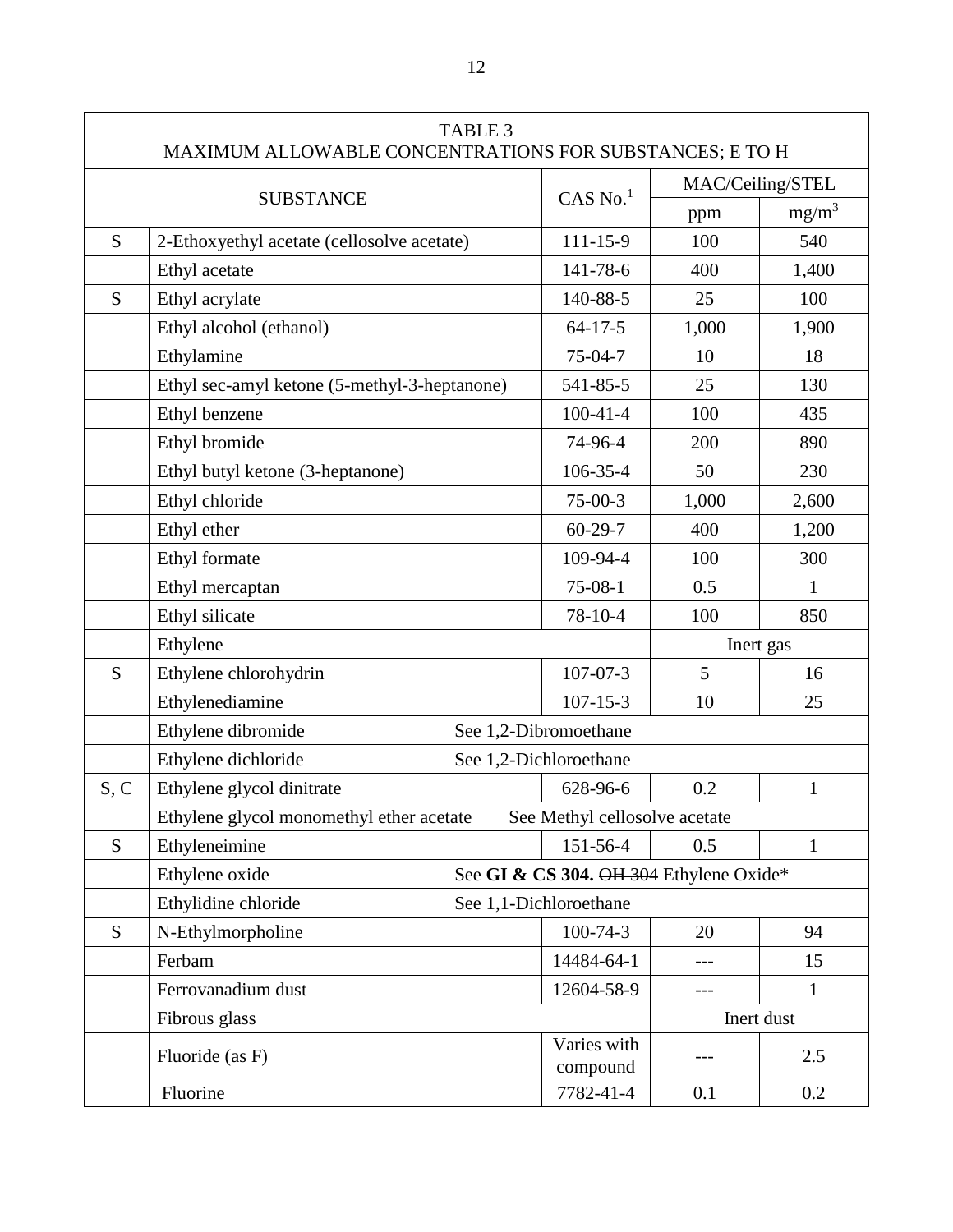|               | <b>TABLE 3</b><br>MAXIMUM ALLOWABLE CONCENTRATIONS FOR SUBSTANCES; E TO H |                                       |              |                  |
|---------------|---------------------------------------------------------------------------|---------------------------------------|--------------|------------------|
|               |                                                                           |                                       |              | MAC/Ceiling/STEL |
|               | <b>SUBSTANCE</b>                                                          | $CAS$ No. <sup>1</sup>                | ppm          | $mg/m^3$         |
|               | Fluorotrichloromethane                                                    | 75-69-4                               | 1,000        | 5,600            |
| $\mathcal{C}$ | Formaldehyde                                                              | See GI & CS 306. OH 306 Formaldehyde* |              |                  |
|               | Formic acid                                                               | $64 - 18 - 6$                         | 5            | 9                |
| S             | Furfural                                                                  | $98 - 01 - 1$                         | 5            | 20               |
|               | Furfuryl alcohol                                                          | 98-00-0                               | 50           | 200              |
|               | Gasoline (limits will be based on aromatic hydrocarbons in mixture)       |                                       |              |                  |
|               | Glycerine mist                                                            |                                       |              | Inert mist       |
|               | Glycidol (2,3-epoxy-1-propanol)                                           | 556-52-5                              | 50           | 150              |
|               | Glycol monoethyl ether                                                    | See 2-Ethoxyethanol                   |              |                  |
|               | Graphite (synthetic)                                                      |                                       |              | Inert dust       |
|               | <b>Guthion®</b>                                                           | See Azinphos-methyl                   |              |                  |
|               | Gypsum                                                                    | 13397-24-5                            |              | Inert dust       |
|               | Hafnium                                                                   | 7440-58-6                             |              | 0.5              |
|               | Helium                                                                    |                                       |              | Inert gas        |
| S             | Heptachlor                                                                | $76 - 44 - 8$                         | $---$        | 0.5              |
|               | Heptane (n-heptane)                                                       | 142-82-5                              | 500          | 2,000            |
| S             | Hexachloroethane                                                          | $67 - 72 - 1$                         | 1            | 10               |
| S             | Hexachloronaphthalene                                                     | 1335-87-1                             | $---$        | 0.2              |
|               | Hexane (n-hexane)                                                         | 110-54-3                              | 500          | 1,800            |
|               | 2-Hexanone                                                                | 591-78-6                              | 100          | 410              |
|               | Hexone (methyl isobutyl ketone)                                           | $108 - 10 - 1$                        | 100          | 410              |
|               | sec-Hexyl acetate                                                         | 108-84-9                              | 50           | 300              |
| S             | Hydrazine                                                                 | $302 - 01 - 2$                        | $\mathbf{1}$ | 1.3              |
|               | Hydrogen                                                                  |                                       |              | Inert gas        |
|               | Hydrogen bromide                                                          | 10035-10-6                            | 3            | 10               |
| $\mathsf{C}$  | Hydrogen chloride                                                         | 7647-01-0                             | 5            | $\tau$           |
| S             | Hydrogen cyanide                                                          | 74-90-8                               | 10           | 11               |
|               | Hydrogen fluoride                                                         | 7664-39-3                             | 3            | $\overline{2}$   |
|               | Hydrogen peroxide                                                         | 7722-84-1                             | 1            | 1.4              |
|               | Hydrogen selenide                                                         | 7783-07-5                             | 0.05         | 0.2              |
|               | Hydrogen sulfide                                                          | 7783-06-4                             | 10           | 15               |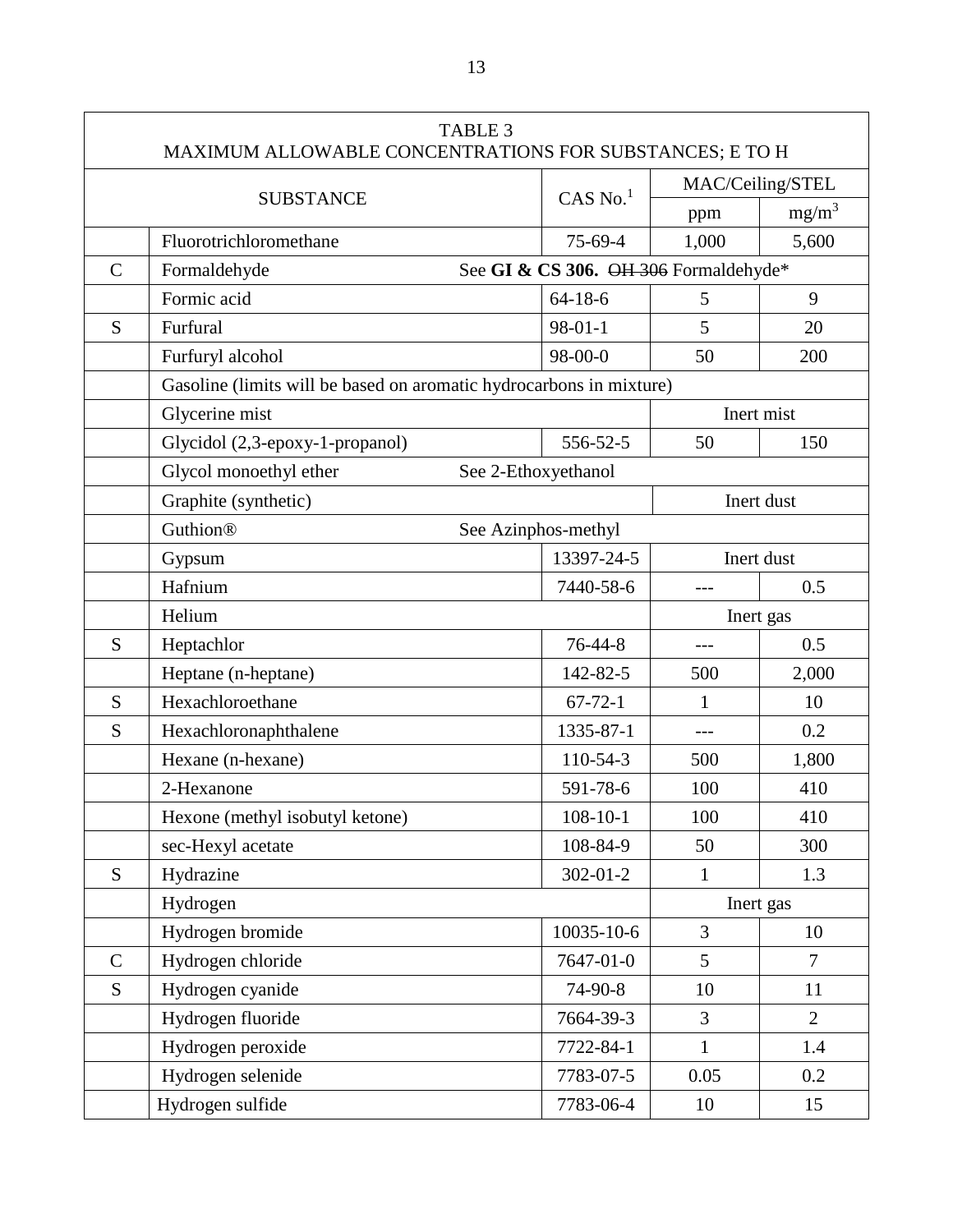| <b>TABLE 3</b><br>MAXIMUM ALLOWABLE CONCENTRATIONS FOR SUBSTANCES; E TO H                                                   |                                                                                                                                                                                                                                                            |                        |     |                  |
|-----------------------------------------------------------------------------------------------------------------------------|------------------------------------------------------------------------------------------------------------------------------------------------------------------------------------------------------------------------------------------------------------|------------------------|-----|------------------|
|                                                                                                                             |                                                                                                                                                                                                                                                            | $CAS$ No. <sup>1</sup> |     | MAC/Ceiling/STEL |
|                                                                                                                             | <b>SUBSTANCE</b>                                                                                                                                                                                                                                           |                        | ppm | $mg/m^3$         |
|                                                                                                                             | Hydroquinone                                                                                                                                                                                                                                               | 123-31-9               |     |                  |
|                                                                                                                             |                                                                                                                                                                                                                                                            |                        |     |                  |
| 1                                                                                                                           | The CAS number is for information only. Enforcement is based on the substance name. For<br>an entry covering more than 1 metal compound measured as the metal, the CAS number for<br>the metal is given - not the CAS number for the individual compounds. |                        |     |                  |
| $\mathsf{A}$                                                                                                                | See R $325.60154(2)(a)$ .                                                                                                                                                                                                                                  |                        |     |                  |
| $\overline{C}$ B                                                                                                            | See R $325.60154(2)(b)$ .                                                                                                                                                                                                                                  |                        |     |                  |
| $S \in$                                                                                                                     | See R $325.60154(2)(c)$ .                                                                                                                                                                                                                                  |                        |     |                  |
| <b>STEL</b>                                                                                                                 | See R $325.60154(2)(d)$ .                                                                                                                                                                                                                                  |                        |     |                  |
| $\ast$                                                                                                                      | Caution--these rules contain extensive requirements for exposure to these substances.                                                                                                                                                                      |                        |     |                  |
| All MIOSHA Occupational Health (OH) Standards shown in is this table<br>are referenced in <b>R</b> 325.60151. R 325.60151a. |                                                                                                                                                                                                                                                            |                        |     |                  |

R 325.60158 Maximum allowable concentrations for substances; I to M. Rule 8. Table 4 for substances I to M, are as follows:

| <b>TABLE 4</b><br>MAXIMUM ALLOWABLE CONCENTRATIONS FOR SUBSTANCES; I TO M |                              |                         |     |                  |
|---------------------------------------------------------------------------|------------------------------|-------------------------|-----|------------------|
|                                                                           |                              | $CAS$ No. <sup>1</sup>  |     | MAC/Ceiling/STEL |
|                                                                           | <b>SUBSTANCE</b>             |                         | ppm | $mg/m^3$         |
|                                                                           | Indene                       | $95-13-6$               | 10  | 45               |
|                                                                           | Indium and compounds (as In) | 7440-74-6               |     | 0.1              |
| $\mathsf{C}$                                                              | Iodine                       | 7553-56-2               | 0.1 |                  |
|                                                                           | Iron oxide fume              | 1309-37-1               |     | 10               |
|                                                                           | Iron salts, soluble (as Fe)  | Varies with<br>compound |     | 1                |
|                                                                           | Isoamyl acetate              | 123-92-2                | 100 | 525              |
|                                                                           | Isoamyl alcohol              | $123 - 51 - 3$          | 100 | 360              |
|                                                                           | Isobutyl acetate             | $110-19-0$              | 150 | 700              |
|                                                                           | Isobutyl alcohol             | $78 - 83 - 1$           | 100 | 300              |
|                                                                           | Isophorone                   | $78-59-1$               | 25  | 140              |
|                                                                           | Isopropyl acetate            | $108 - 21 - 4$          | 250 | 950              |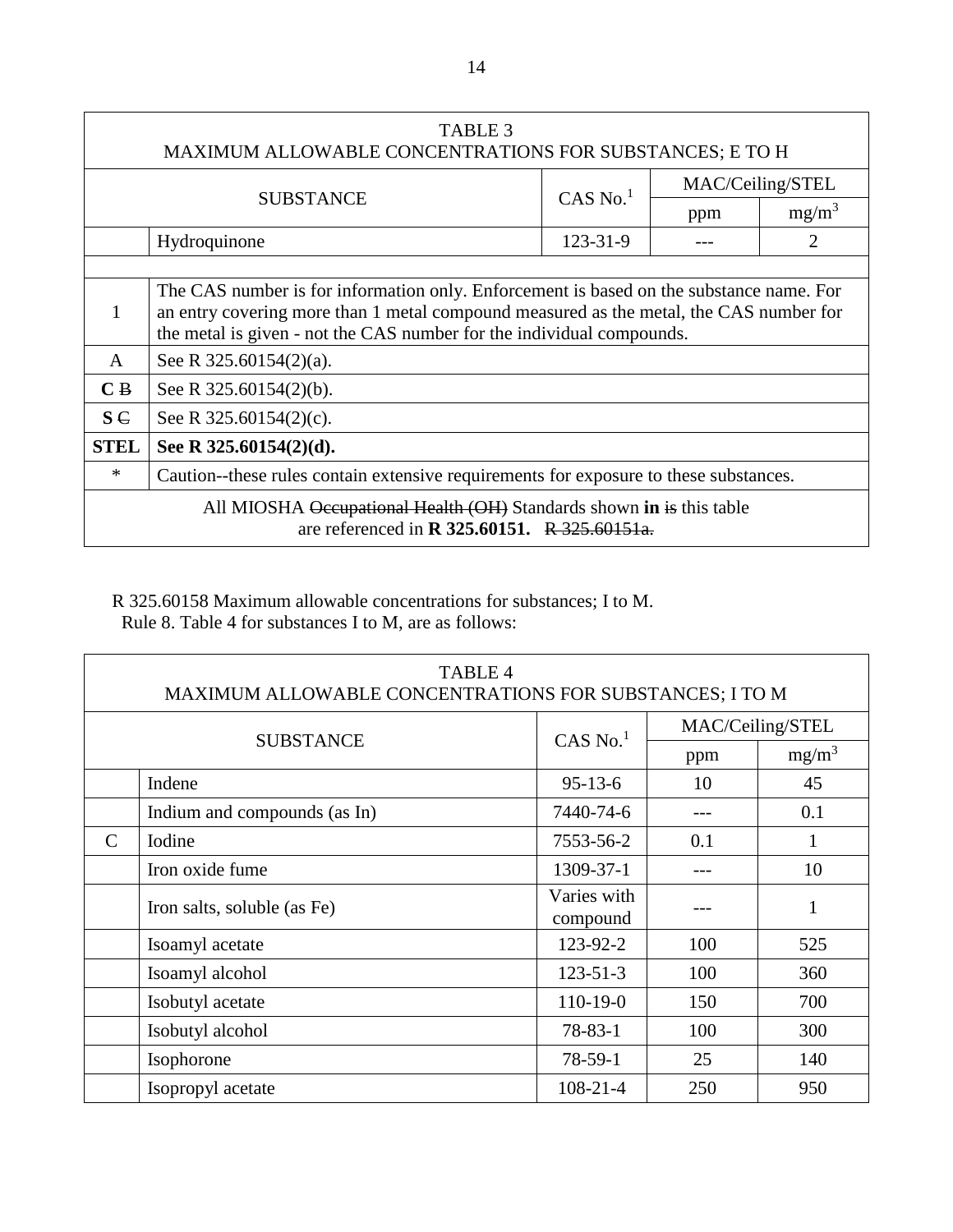| <b>TABLE 4</b><br>MAXIMUM ALLOWABLE CONCENTRATIONS FOR SUBSTANCES; I TO M |                                            |                                                 |            |                  |
|---------------------------------------------------------------------------|--------------------------------------------|-------------------------------------------------|------------|------------------|
|                                                                           |                                            |                                                 |            | MAC/Ceiling/STEL |
|                                                                           | <b>SUBSTANCE</b>                           | $CAS$ No. <sup>1</sup>                          | ppm        | $mg/m^3$         |
|                                                                           | Isopropyl alcohol                          | $67 - 63 - 0$                                   | 400        | 980              |
|                                                                           | Isopropylamine                             | $75 - 31 - 0$                                   | 5          | 12               |
|                                                                           | Isopropyl ether                            | 108-20-3                                        | 500        | 2,100            |
|                                                                           | Isopropyl glycidyl ether (IGE)             | 4016-14-2                                       | 50         | 240              |
|                                                                           | Kaolin                                     |                                                 |            | Inert dust       |
|                                                                           | Ketene                                     | $463 - 51 - 4$                                  | 0.5        | 0.9              |
|                                                                           | Lead and lead compounds                    | See Part CS 603. Lead Exposure in Construction* |            |                  |
|                                                                           | Limestone                                  | 1317-65-3                                       |            | Inert dust       |
| S                                                                         | Lindane                                    | 58-89-9                                         |            | 0.5              |
|                                                                           | Lithium hydride                            | 7580-67-8                                       | $---$      | 0.025            |
|                                                                           | L.P.G. (Liquified petroleum gas)           | 68476-85-7                                      | 1,000      | 1,800            |
|                                                                           | Magnesite                                  | 546-93-0                                        | Inert dust |                  |
|                                                                           | Magnesium oxide fume                       | 1309-48-4                                       | 15         |                  |
| S                                                                         | Malathion                                  | $121 - 75 - 5$                                  | $---$      | 15               |
|                                                                           | Maleic anhydride                           | $108 - 31 - 6$                                  | 0.25       | 1                |
| $\mathsf{C}$                                                              | Manganese and compounds (as Mn)            | 7439-96-5                                       | $---$      | 5                |
|                                                                           | Marble                                     | 1317-65-3                                       |            | Inert dust       |
| S                                                                         | Mercury                                    | 7439-97-6                                       |            | 0.1              |
| S                                                                         | Mercury (organic compounds)                | Varies with<br>compound                         |            | 0.01             |
|                                                                           | Mesityl oxide                              | 141-79-7                                        | 25         | 100              |
|                                                                           | Methane                                    |                                                 | Inert gas  |                  |
|                                                                           | Methanethiol                               | See Methyl mercaptan                            |            |                  |
|                                                                           | Methoxychlor                               | $72 - 43 - 5$                                   |            | 15               |
|                                                                           | 2-Methoxyethanol                           | See Methyl cellosolve                           |            |                  |
|                                                                           | Methyl acetate                             | 79-20-9                                         | 200        | 610              |
|                                                                           | Methyl acetylene (propyne)                 | 74-99-7                                         | 1,000      | 1,650            |
|                                                                           | Methyl acetylene-propadiene mixture (MAPP) |                                                 | 1,000      | 1,800            |
| S.                                                                        | Methyl acrylate                            | $96 - 33 - 3$                                   | 10         | 35               |
|                                                                           | Methylal (dimethoxymethane)                | 109-87-5                                        | 1,000      | 3,100            |
|                                                                           | Methyl alcohol (methanol)                  | $67 - 56 - 1$                                   | 200        | 260              |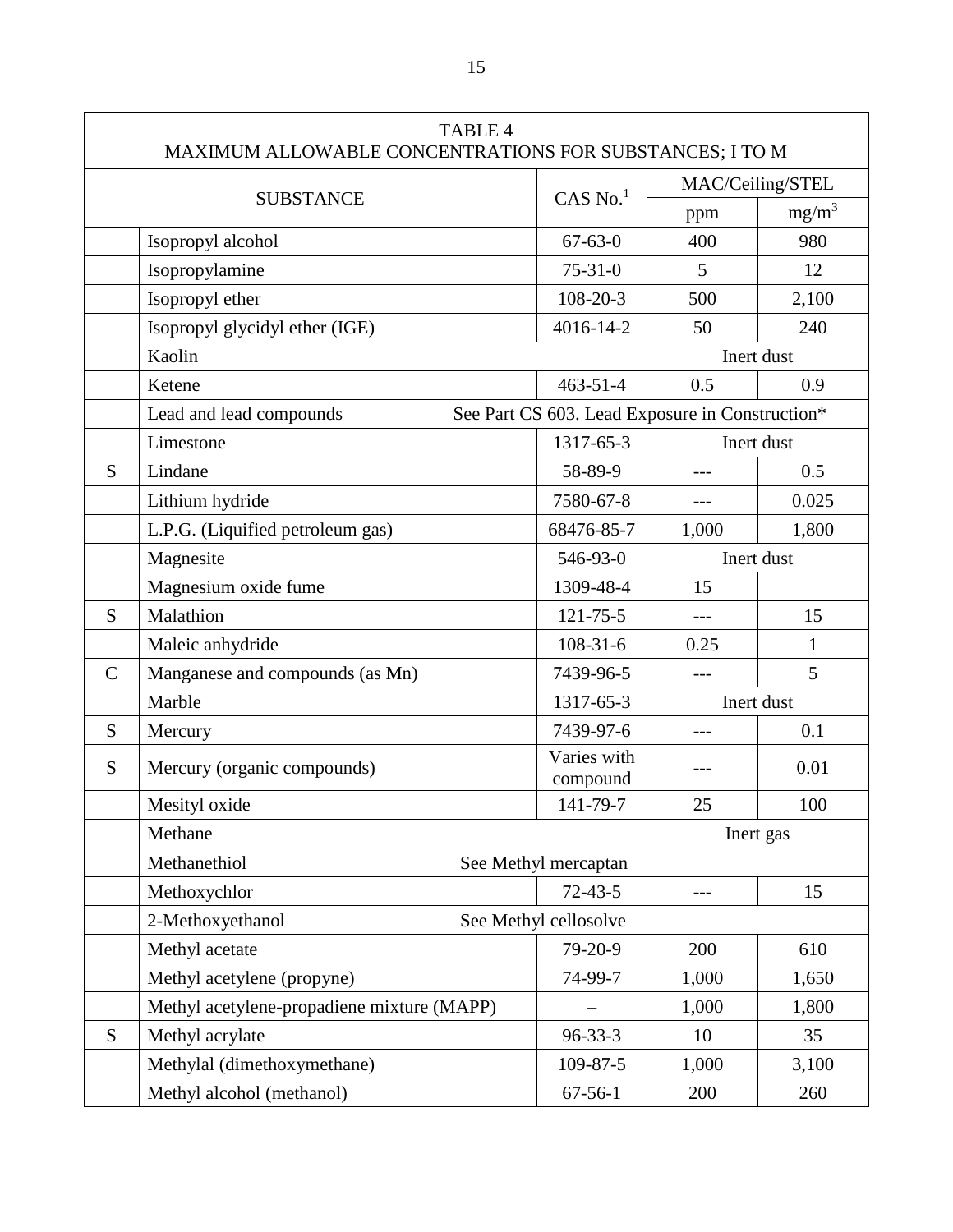| <b>TABLE 4</b><br>MAXIMUM ALLOWABLE CONCENTRATIONS FOR SUBSTANCES; I TO M |                                                                                                    |                                 |                  |          |
|---------------------------------------------------------------------------|----------------------------------------------------------------------------------------------------|---------------------------------|------------------|----------|
|                                                                           |                                                                                                    |                                 | MAC/Ceiling/STEL |          |
|                                                                           | <b>SUBSTANCE</b>                                                                                   | $CAS$ No. $1$                   | ppm              | $mg/m^3$ |
|                                                                           | Methylamine                                                                                        | 74-89-5                         | 10               | 12       |
|                                                                           | Methyl amyl alcohol                                                                                | See Methyl isobutyl carbinol    |                  |          |
|                                                                           | Methyl (n-amyl) ketone (2-heptanone)                                                               | $110-43-0$                      | 100              | 465      |
| S, C                                                                      | Methyl bromide                                                                                     | 74-83-9                         | 20               | 80       |
|                                                                           | Methyl butyl ketone<br>See 2-Hexanone                                                              |                                 |                  |          |
| S                                                                         | Methyl cellosolve                                                                                  | 109-86-4                        | 25               | 80       |
| S                                                                         | Methyl cellosolve acetate                                                                          | 110-49-6                        | 25               | 120      |
| $\mathcal{C}$                                                             | Methyl chloride                                                                                    | $74 - 87 - 3$                   | 100              | 210      |
|                                                                           | Methyl chloroform                                                                                  | $71 - 55 - 6$                   | 350              | 1,900    |
|                                                                           | Methylcyclohexane                                                                                  | 108-87-2                        | 500              | 2,000    |
|                                                                           | Methylcyclohexanol                                                                                 | 25639-42-3                      | 100              | 470      |
| S                                                                         | o-Methylcyclohexanone                                                                              | 583-60-8                        | 100              | 460      |
|                                                                           | See OH 303 CS 605. Methylenedianiline (MDA)*<br>Methylenedianiline (MDA)<br>(MDA) in Construction* |                                 |                  |          |
|                                                                           | Methyl ethyl ketone (MEK)<br>See 2-Butanone                                                        |                                 |                  |          |
|                                                                           | Methyl formate                                                                                     | $107 - 31 - 3$                  | 100              | 250      |
| S                                                                         | Methyl iodide                                                                                      | 74-88-4                         | 5                | 28       |
|                                                                           | Methyl isoamyl ketone                                                                              | $110 - 12 - 3$                  | 100              | 475      |
| S                                                                         | Methyl isobutyl carbinol                                                                           | $108 - 11 - 2$                  | 25               | 100      |
|                                                                           | Methyl isobutyl ketone<br>See Hexone                                                               |                                 |                  |          |
| S                                                                         | Methyl isocyanate                                                                                  | 624-83-9                        | 0.02             | 0.05     |
|                                                                           | Methyl mercaptan                                                                                   | $74-93-1$                       | 0.5              | 1        |
|                                                                           | Methyl methacrylate                                                                                | $80 - 62 - 6$                   | 100              | 410      |
|                                                                           | Methyl propyl ketone<br>See 2-Pentanone                                                            |                                 |                  |          |
| $\mathbf C$                                                               | Methyl silicate                                                                                    | 681-84-5                        | 5                | 30       |
| $\mathcal{C}$                                                             | alpha-Methyl styrene                                                                               | 98-83-9                         | 100              | 480      |
| $\mathsf{C}$                                                              | Methylene bisphenyl isocyanate (MDI)                                                               | $101 - 68 - 8$                  | 0.02             | 0.2      |
|                                                                           | Methylene chloride (dichloromethane)                                                               | See OH 313. Methylene Chloride* |                  |          |
|                                                                           | Molybdenum                                                                                         |                                 |                  |          |
|                                                                           | Soluble compounds                                                                                  | 7439-98-7                       |                  | 5        |
|                                                                           | Insoluble compounds                                                                                |                                 | $---$            | 15       |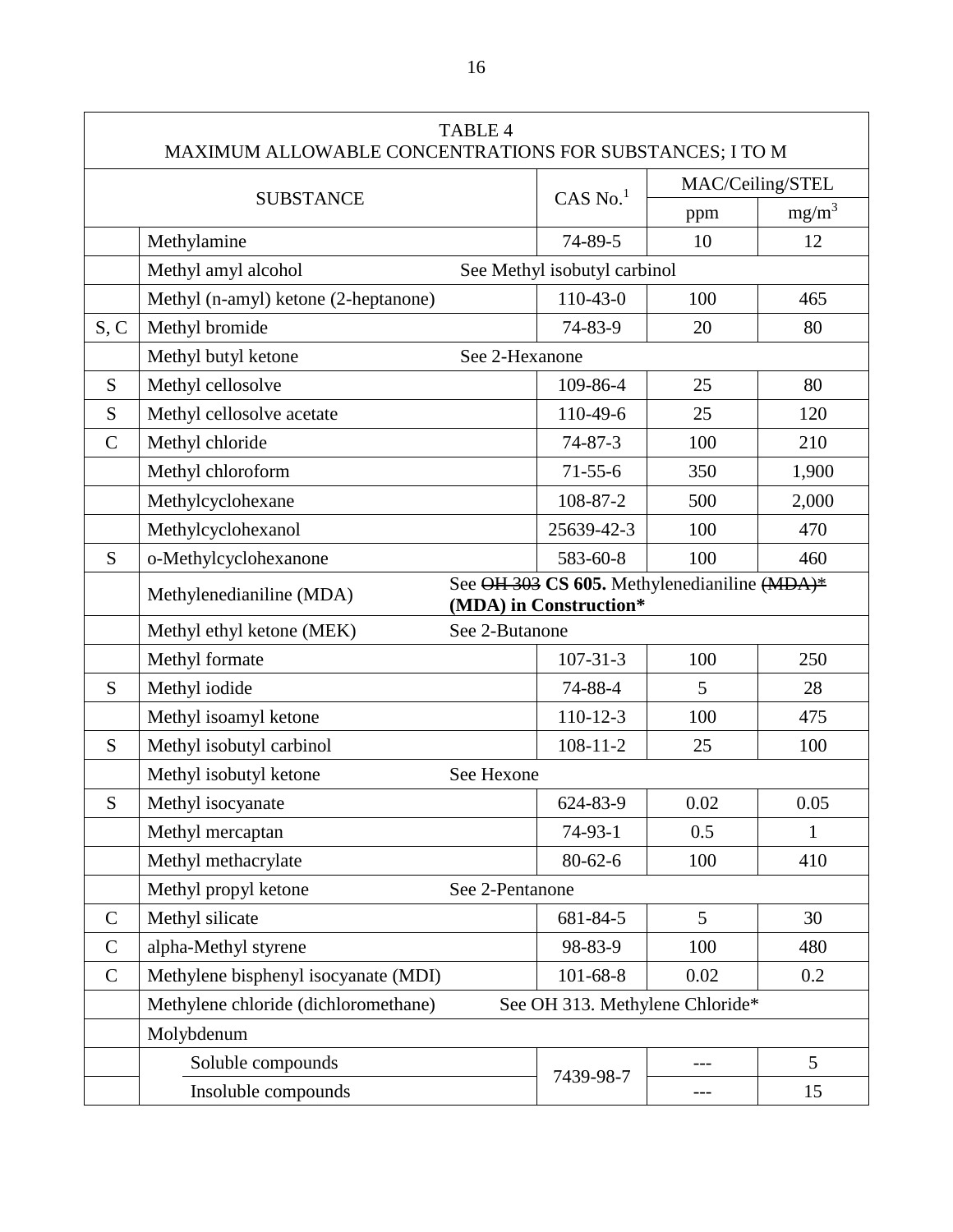| <b>TABLE 4</b><br>MAXIMUM ALLOWABLE CONCENTRATIONS FOR SUBSTANCES; I TO M                                                   |                                                                                                                                                                                                                                                            |            |                |          |
|-----------------------------------------------------------------------------------------------------------------------------|------------------------------------------------------------------------------------------------------------------------------------------------------------------------------------------------------------------------------------------------------------|------------|----------------|----------|
| MAC/Ceiling/STEL<br>$CAS$ No. <sup>1</sup>                                                                                  |                                                                                                                                                                                                                                                            |            |                |          |
|                                                                                                                             | <b>SUBSTANCE</b>                                                                                                                                                                                                                                           |            | ppm            | $mg/m^3$ |
| S.                                                                                                                          | Monomethyl aniline                                                                                                                                                                                                                                         | $100-61-8$ | $\overline{2}$ | 9        |
| S, C                                                                                                                        | Monomethyl hydrazine                                                                                                                                                                                                                                       | $60-34-4$  | 0.2            | 0.35     |
| S                                                                                                                           | Morpholine                                                                                                                                                                                                                                                 | 110-91-8   | 20             | 70       |
|                                                                                                                             |                                                                                                                                                                                                                                                            |            |                |          |
|                                                                                                                             | The CAS number is for information only. Enforcement is based on the substance name. For<br>an entry covering more than 1 metal compound measured as the metal, the CAS number for<br>the metal is given - not the CAS number for the individual compounds. |            |                |          |
| $\mathsf{A}$                                                                                                                | See R 325.60154(2)(a).                                                                                                                                                                                                                                     |            |                |          |
| C B                                                                                                                         | See R 325.60154(2)(b).                                                                                                                                                                                                                                     |            |                |          |
| $S \in$                                                                                                                     | See R 325.60154(2)(c).                                                                                                                                                                                                                                     |            |                |          |
| <b>STEL</b>                                                                                                                 | See R 325.60154(2)(d).                                                                                                                                                                                                                                     |            |                |          |
| $\ast$                                                                                                                      | Caution--these rules contain extensive requirements for exposure to these substances.                                                                                                                                                                      |            |                |          |
| All MIOSHA Occupational Health (OH) Standards shown in is this table<br>are referenced in <b>R</b> 325.60151. R 325.60151a. |                                                                                                                                                                                                                                                            |            |                |          |

## R 325.60159 Maximum allowable concentrations for substances; N to P. Rule 9. Table 5 for substances N to P, are as follows:

| <b>TABLE 5</b><br>MAXIMUM ALLOWABLE CONCENTRATIONS FOR SUBSTANCES; N TO P |                                                                             |               |           |          |  |
|---------------------------------------------------------------------------|-----------------------------------------------------------------------------|---------------|-----------|----------|--|
| MAC/Ceiling/STEL<br>CAS No. $1$<br><b>SUBSTANCE</b>                       |                                                                             |               |           |          |  |
|                                                                           |                                                                             |               | ppm       | $mg/m^3$ |  |
|                                                                           | Naphtha (coal tar)                                                          | 8030-30-6     | 100       | 400      |  |
|                                                                           | Naphtha (petroleum) (MAC will be based on aromatic hydrocarbons in mixture) |               |           |          |  |
|                                                                           | Naphthalene                                                                 | $91 - 20 - 3$ | 10        | 50       |  |
| A                                                                         | beta-Naphthylamine                                                          | $91-59-8$     |           |          |  |
|                                                                           | Neon                                                                        |               | Inert gas |          |  |
|                                                                           | Nickel carbonyl                                                             | 13463-39-3    | 0.001     | 0.007    |  |
|                                                                           | Nickel, metal and soluble compounds (as Ni)                                 | 7440-02-0     |           |          |  |
| S                                                                         | Nicotine                                                                    | $54 - 11 - 5$ |           | 0.5      |  |
|                                                                           | Nitric acid                                                                 | 7697-37-2     | 2         | 5        |  |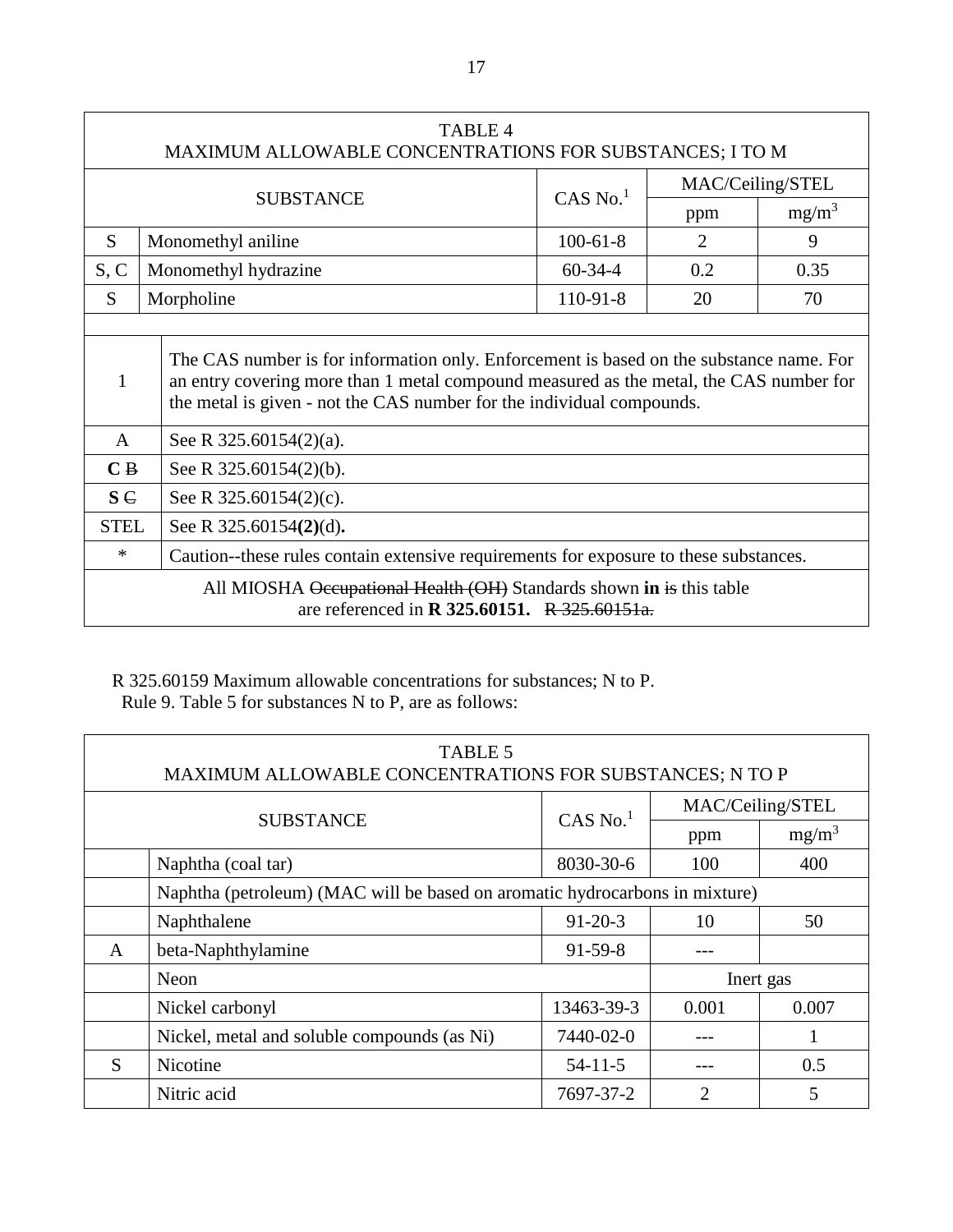|      | <b>TABLE 5</b><br>MAXIMUM ALLOWABLE CONCENTRATIONS FOR SUBSTANCES; N TO P |                                     |                  |                |
|------|---------------------------------------------------------------------------|-------------------------------------|------------------|----------------|
|      |                                                                           |                                     | MAC/Ceiling/STEL |                |
|      | <b>SUBSTANCE</b>                                                          | $CAS$ No. <sup>1</sup>              | ppm              | $mg/m^3$       |
|      | Nitric oxide                                                              | 10102-43-9                          | 25               | 30             |
| S    | p-Nitroaniline                                                            | $100 - 01 - 6$                      | 1                | 6              |
| S    | Nitrobenzene                                                              | 98-95-3                             | 1                | 5              |
| S    | p-Nitrochlorobenzene                                                      | $100 - 00 - 5$                      |                  | 1              |
|      | Nitroethane                                                               | $79 - 24 - 3$                       | 100              | 310            |
|      | Nitrogen                                                                  |                                     | Inert gas        |                |
|      | Nitrogen dioxide                                                          | 10102-44-0                          | 5                | 9              |
|      | Nitrogen trifluoride                                                      | 7783-54-2                           | 10               | 29             |
| S    | Nitroglycerin                                                             | $55 - 63 - 0$                       | 0.2              | $\overline{2}$ |
|      | Nitromethane                                                              | $75 - 52 - 5$                       | 100              | 250            |
|      | 1-Nitropropane                                                            | 108-03-2                            | 25               | 90             |
|      | 2-Nitropropane                                                            | 79-46-9                             | 25               | 90             |
| S, A | N-Nitrosodimethylamine<br>(dimethylnitroasomine)                          | $62 - 75 - 9$                       |                  |                |
| S    | Nitrotoluene                                                              | Varies with<br>compound             | 5                | 30             |
|      | See Chloropicrin<br>Nitrotrichloromethane                                 |                                     |                  |                |
|      | Nitrous oxide                                                             |                                     | Inert gas        |                |
| S    | Octachloronaphthalene                                                     | 2234-13-1                           | $---$            | 0.1            |
|      | Octane                                                                    | 111-65-9                            | 400              | 1,900          |
|      | Oil mist, particulate                                                     | 8012-95-1                           | $---$            | 5              |
|      | Oil mist, vapor (MAC will be based on aromatic hydrocarbons in mixture)   |                                     |                  |                |
|      | Osmium tetroxide                                                          | 20816-12-0                          | $ -$             | 0.002          |
|      | Oxalic acid                                                               | 144-62-7                            | ---              | $\mathbf{1}$   |
|      | Oxygen difluoride                                                         | 7783-41-7                           | 0.05             | 0.1            |
|      | Ozone                                                                     | 10028-15-6                          | 0.1              | 0.2            |
| S    | Paraquat                                                                  | 1910-42-5<br>2074-50-2<br>4685-14-7 |                  | 0.5            |
| S    | Parathion                                                                 | 56-38-2                             | ---              | 0.1            |
|      | Pentaborane                                                               | 19624-22-7                          | 0.005            | 0.01           |
| S    | Pentachloronaphthalene                                                    | 1321-64-8                           | $---$            | 0.5            |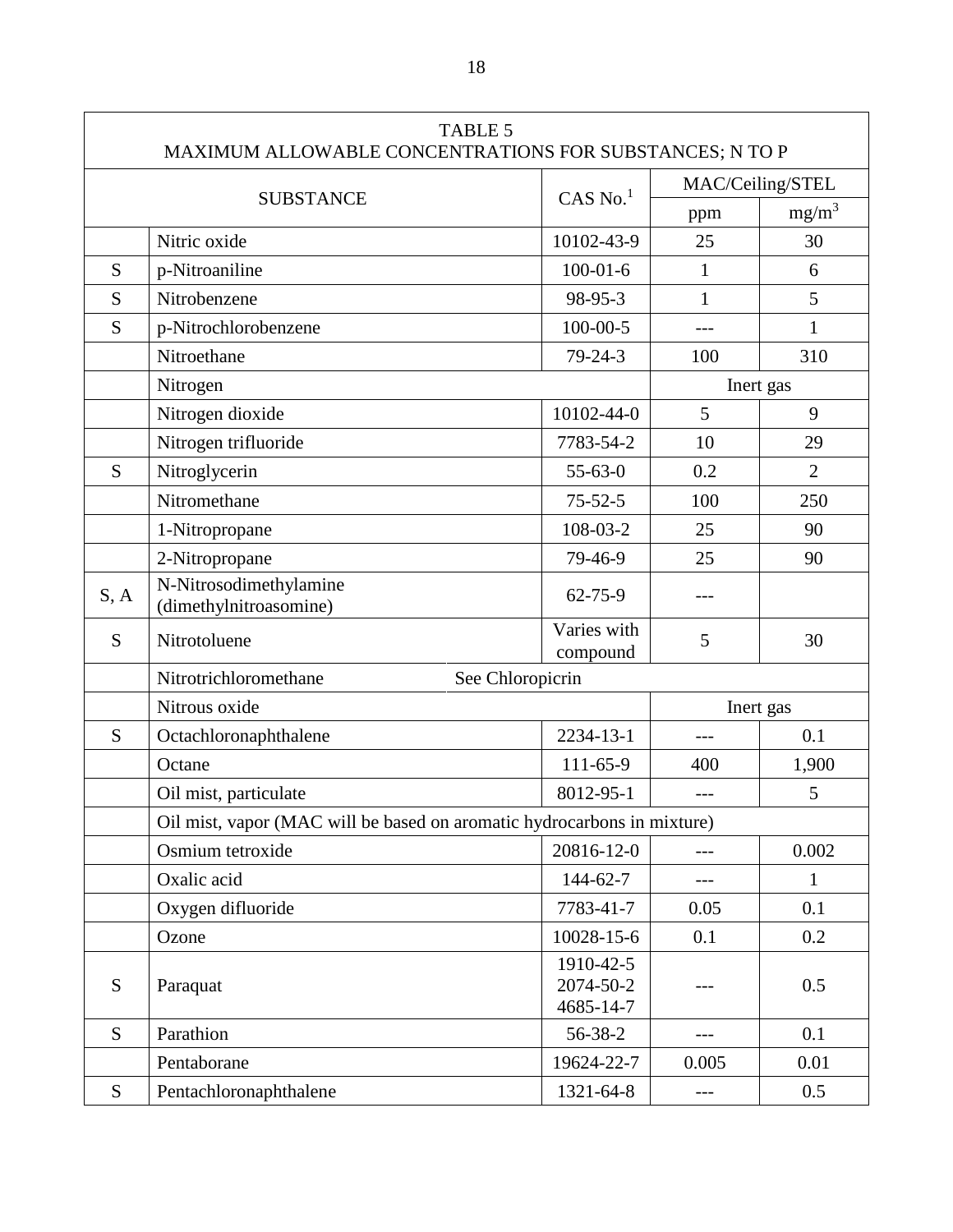| <b>TABLE 5</b><br>MAXIMUM ALLOWABLE CONCENTRATIONS FOR SUBSTANCES; N TO P |                                                                                            |                |                                    |                   |
|---------------------------------------------------------------------------|--------------------------------------------------------------------------------------------|----------------|------------------------------------|-------------------|
|                                                                           |                                                                                            |                | MAC/Ceiling/STEL                   |                   |
|                                                                           | <b>SUBSTANCE</b>                                                                           | $CAS$ No. $1$  | ppm                                | $mg/m^3$          |
| S                                                                         | Pentachlorophenol                                                                          | 87-86-5        | $---$                              | 0.5               |
|                                                                           | Pentaerythritol                                                                            | $115 - 77 - 5$ |                                    | Inert particulate |
|                                                                           | Pentane                                                                                    | $109 - 66 - 0$ | 500                                | 1,500             |
|                                                                           | 2-Pentanone                                                                                | 107-87-9       | 200                                | 700               |
|                                                                           | Perchloroethylene                                                                          | $127 - 18 - 4$ | 100                                | 670               |
|                                                                           | Perchloromethyl mercaptan                                                                  | 594-42-3       | 0.1                                | 0.8               |
|                                                                           | Perchloryl fluoride                                                                        | 7616-94-6      | 3                                  | 13.5              |
|                                                                           | Petroleum distillates (naphtha)<br>(MAC will be based on aromatic hydrocarbons in mixture) |                |                                    |                   |
| S                                                                         | Phenol                                                                                     | 108-95-2       | 5                                  | 19                |
| S                                                                         | p-Phenylenediamine                                                                         | $101 - 84 - 8$ |                                    | 0.1               |
|                                                                           | Phenyl ether (vapor)                                                                       |                | $\mathbf{1}$                       | $\overline{7}$    |
|                                                                           | Phenyl ether-biphenyl mixture (vapor)                                                      | 8004-13-5      | $\mathbf{1}$                       | $\overline{7}$    |
|                                                                           | Phenylethylene<br>See Styrene                                                              |                |                                    |                   |
|                                                                           | Phenyl glycidyl ether (PGE)                                                                | $122 - 60 - 1$ | 10                                 | 60                |
| S                                                                         | Phenylhydrazine                                                                            | $100 - 63 - 0$ | 5                                  | 22                |
| S                                                                         | Phosdrin (Mevinphos®)                                                                      | 7786-34-7      | $---$                              | 0.1               |
|                                                                           | Phosgene (carbonyl chloride)                                                               | $75 - 44 - 5$  | 0.1                                | 0.4               |
|                                                                           | Phosphine                                                                                  | 7803-51-2      | 0.3                                | 0.4               |
|                                                                           | Phosphoric acid                                                                            | 7664-38-2      |                                    | 1                 |
|                                                                           | Phosphorus (yellow)                                                                        | 7723-14-0      |                                    | 0.1               |
|                                                                           | Phosphorus pentachloride                                                                   | 10026-13-8     | ---                                | $\mathbf{1}$      |
|                                                                           | Phosphorus pentasulfide                                                                    | 1314-80-3      |                                    | $\mathbf{1}$      |
|                                                                           | Phosphorus trichloride                                                                     | 7719-12-2      | 0.5                                | $\overline{3}$    |
|                                                                           | Phthalic anhydride                                                                         | 85-44-9        | $\overline{2}$                     | 12                |
| S                                                                         | Picric acid                                                                                | 88-89-1        |                                    | 0.1               |
|                                                                           | Pival® (2-pivalyl-1,3-indandione)                                                          | $83 - 26 - 1$  |                                    | 0.1               |
|                                                                           | <b>Plaster of Paris</b>                                                                    | 26499-65-0     |                                    | Inert dust        |
|                                                                           | Platinum, soluble salts (as Pt)                                                            | 7440-06-4      |                                    | 0.002             |
|                                                                           | Polytetrafluoroethylene decomposition products                                             |                | See Teflon® decomposition products |                   |
|                                                                           | Propane                                                                                    | 74-98-6        |                                    | Inert gas         |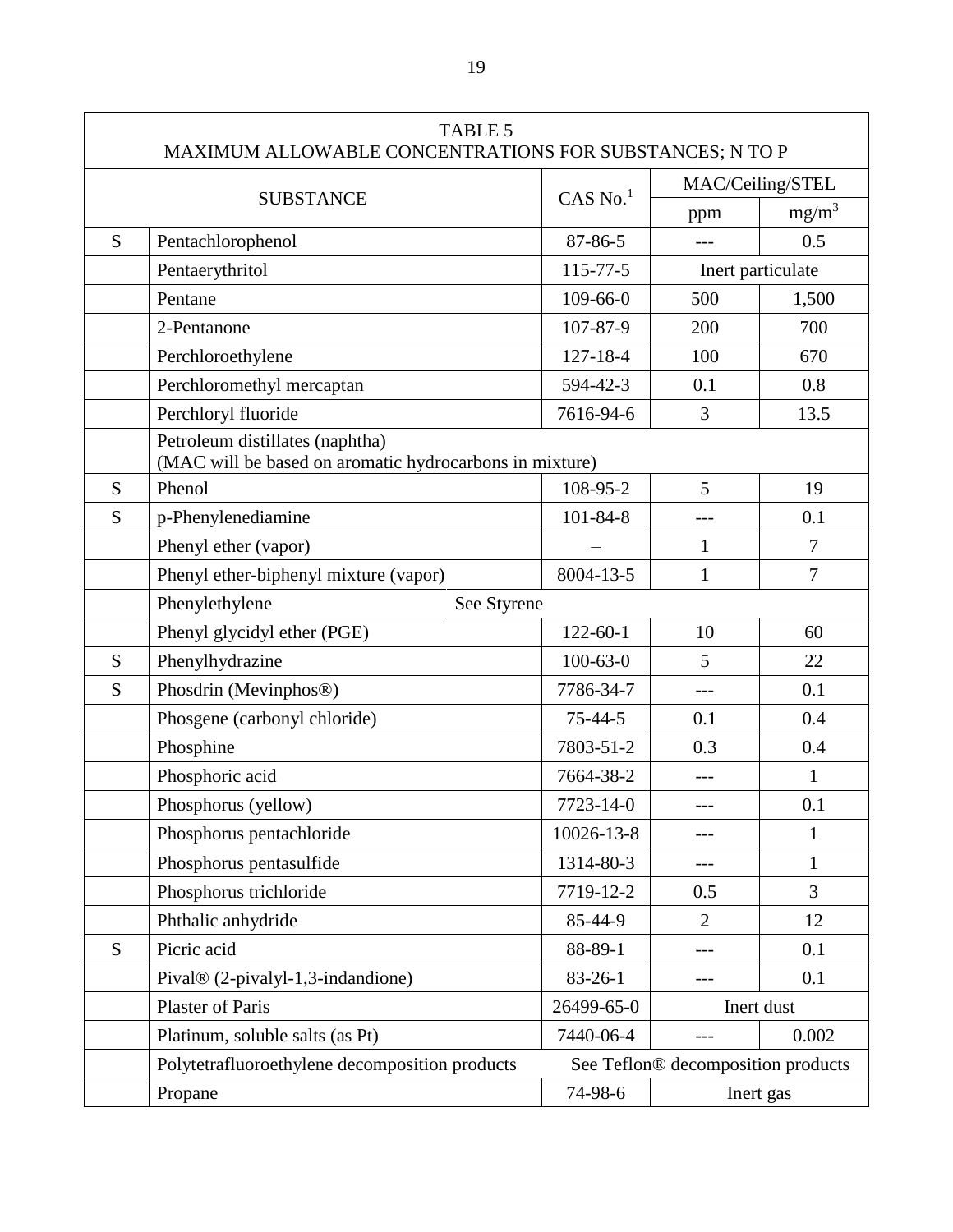| <b>TABLE 5</b><br>MAXIMUM ALLOWABLE CONCENTRATIONS FOR SUBSTANCES; N TO P                                                   |                                                                                                                                                                                                                                                            |                        |                  |                |
|-----------------------------------------------------------------------------------------------------------------------------|------------------------------------------------------------------------------------------------------------------------------------------------------------------------------------------------------------------------------------------------------------|------------------------|------------------|----------------|
|                                                                                                                             |                                                                                                                                                                                                                                                            |                        | MAC/Ceiling/STEL |                |
|                                                                                                                             | <b>SUBSTANCE</b>                                                                                                                                                                                                                                           | $CAS$ No. <sup>1</sup> | ppm              | $mg/m^3$       |
| S                                                                                                                           | Propargyl alcohol                                                                                                                                                                                                                                          | $107 - 19 - 7$         | 1                | ---            |
| A                                                                                                                           | beta-Propiolactone                                                                                                                                                                                                                                         | $57 - 57 - 8$          |                  |                |
|                                                                                                                             | n-Propyl acetate                                                                                                                                                                                                                                           | $109 - 60 - 4$         | 200              | 840            |
|                                                                                                                             | Propyl alcohol                                                                                                                                                                                                                                             | $71 - 23 - 8$          | 200              | 500            |
|                                                                                                                             | n-Propyl nitrate                                                                                                                                                                                                                                           | $627 - 13 - 4$         | 25               | 110            |
|                                                                                                                             | Propylene dichloride                                                                                                                                                                                                                                       | $78 - 87 - 5$          | 75               | 350            |
| S                                                                                                                           | Propylene imine                                                                                                                                                                                                                                            | $75 - 55 - 8$          | $\overline{2}$   | $\mathfrak{S}$ |
|                                                                                                                             | Propylene oxide                                                                                                                                                                                                                                            | 75-56-9                | 100              | 240            |
|                                                                                                                             | See Methyl acetylene<br>Propyne                                                                                                                                                                                                                            |                        |                  |                |
|                                                                                                                             | Pyrethrum                                                                                                                                                                                                                                                  | 8003-34-7              | $---$            | 5              |
|                                                                                                                             | Pyridine                                                                                                                                                                                                                                                   | 110-86-1               | 5                | 15             |
| 1                                                                                                                           | The CAS number is for information only. Enforcement is based on the substance name. For<br>an entry covering more than 1 metal compound measured as the metal, the CAS number for<br>the metal is given - not the CAS number for the individual compounds. |                        |                  |                |
| A                                                                                                                           | See R 325.60154(2)(a).                                                                                                                                                                                                                                     |                        |                  |                |
| C <sub>B</sub>                                                                                                              | See R 325.60154(2)(b).                                                                                                                                                                                                                                     |                        |                  |                |
| $S \in$                                                                                                                     | See R 325.60154(2)(c).                                                                                                                                                                                                                                     |                        |                  |                |
| <b>STEL</b>                                                                                                                 | See R 325.60154(2)(d).                                                                                                                                                                                                                                     |                        |                  |                |
| All MIOSHA Occupational Health (OH) Standards shown in is this table<br>are referenced in <b>R</b> 325.60151. R 325.60151a. |                                                                                                                                                                                                                                                            |                        |                  |                |

# R 325.60160 Maximum allowable concentrations for substances; Q to Z. Rule 10. Table 6 for substances Q to Z, are as follows:

| TABLE 6<br>MAXIMUM ALLOWABLE CONCENTRATIONS FOR SUBSTANCES; Q TO Z |                |                |     |                  |  |
|--------------------------------------------------------------------|----------------|----------------|-----|------------------|--|
| $CAS$ No. $1$                                                      |                |                |     | MAC/Ceiling/STEL |  |
| <b>SUBSTANCE</b>                                                   |                |                | ppm | $mg/m^3$         |  |
|                                                                    | <b>Juinone</b> | $106 - 51 - 4$ | 0.1 | 0.4              |  |
| S                                                                  | <b>RDX</b>     | 121-82-4       |     | 1.5              |  |
|                                                                    | Rhodium        |                |     |                  |  |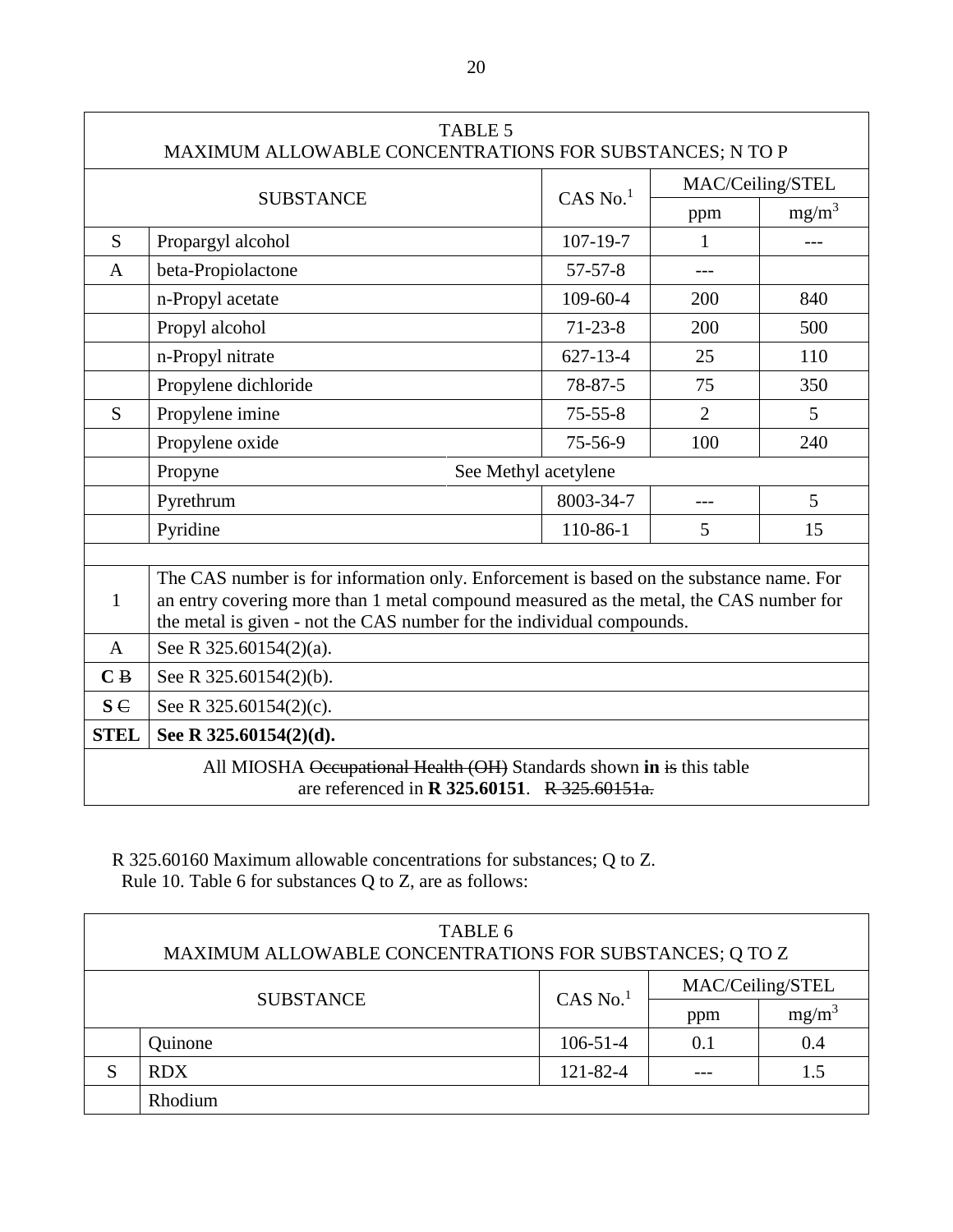| TABLE 6<br>MAXIMUM ALLOWABLE CONCENTRATIONS FOR SUBSTANCES; Q TO Z |                                                       |                                   |              |                  |
|--------------------------------------------------------------------|-------------------------------------------------------|-----------------------------------|--------------|------------------|
|                                                                    |                                                       |                                   |              | MAC/Ceiling/STEL |
|                                                                    | <b>SUBSTANCE</b>                                      | $CAS$ No. $1$                     | ppm          | $mg/m^3$         |
|                                                                    | metal fume, dusts, and insoluble<br>compounds (as Rh) | 7440-16-6                         |              | 0.1              |
|                                                                    | soluble compounds (as Rh)                             |                                   | $---$        | 0.001            |
|                                                                    | Ronnel                                                | 299-84-3                          | ---          | 10               |
|                                                                    | Rotenone (commercial)                                 | 83-79-4                           |              | 5                |
|                                                                    | Rouge                                                 |                                   |              | Inert dust       |
|                                                                    | Selenium compounds (as Se)                            | 7782-49-2                         | ---          | 0.2              |
|                                                                    | Selenium hexafluoride                                 | 7783-79-1                         | 0.05         | 0.4              |
|                                                                    | Silica, crystalline, respirable dust**                | See OH 690 Silica in Construction |              |                  |
|                                                                    | Cristobalite                                          | 14464-46-1                        |              |                  |
|                                                                    | Quartz                                                | 14808-60-7                        |              |                  |
|                                                                    | Tripoli (as quartz)                                   | 1317-95-9                         |              |                  |
|                                                                    | Trydimite                                             | 15468-32-3                        |              |                  |
|                                                                    | Silicon carbide                                       | $409 - 21 - 2$                    |              | Inert dust       |
|                                                                    | Silver, metal and soluble compounds                   | 7440-22-4                         | $---$        | 0.01             |
| S                                                                  | Sodium fluoroacetate (1080)                           | $62 - 74 - 8$                     |              | 0.05             |
|                                                                    | Sodium hydroxide                                      | 1310-73-2                         |              | $\overline{2}$   |
|                                                                    | <b>Starch</b>                                         | $9005 - 25 - 8$                   |              | Inert dust       |
|                                                                    | Stibine                                               | 7803-52-3                         | 0.1          | 0.5              |
|                                                                    | Stoddard solvent                                      | 8052-41-3                         | 200          | 1,150            |
|                                                                    | Strychnine                                            | 57-24-9                           |              | 0.15             |
| $\mathsf{C}$                                                       | Styrene monomer (phenylethylene)                      | $100-42-5$                        | 100          | 420              |
|                                                                    | Sucrose                                               | $57-50-1$                         | Inert dust   |                  |
|                                                                    | Sulfur dioxide                                        | 7446-09-5                         | 5            | 13               |
|                                                                    | Sulfur hexafluoride                                   | 2551-62-4                         | 1,000        | 6,000            |
|                                                                    | Sulfuric acid                                         | 7664-93-9                         | $---$        | 1                |
|                                                                    | Sulfur monochloride                                   | 10025-67-9                        | $\mathbf{1}$ | 6                |
|                                                                    | Sulfur pentafluoride                                  | 5714-22-7                         | 0.025        | 0.25             |
|                                                                    | Sulfuryl fluoride                                     | 2699-79-8                         | 5            | 20               |
|                                                                    | See Demeton <sup>®</sup><br><b>Systox</b>             |                                   |              |                  |
|                                                                    | 2,4,5T                                                | 93-76-5                           | $---$        | 10               |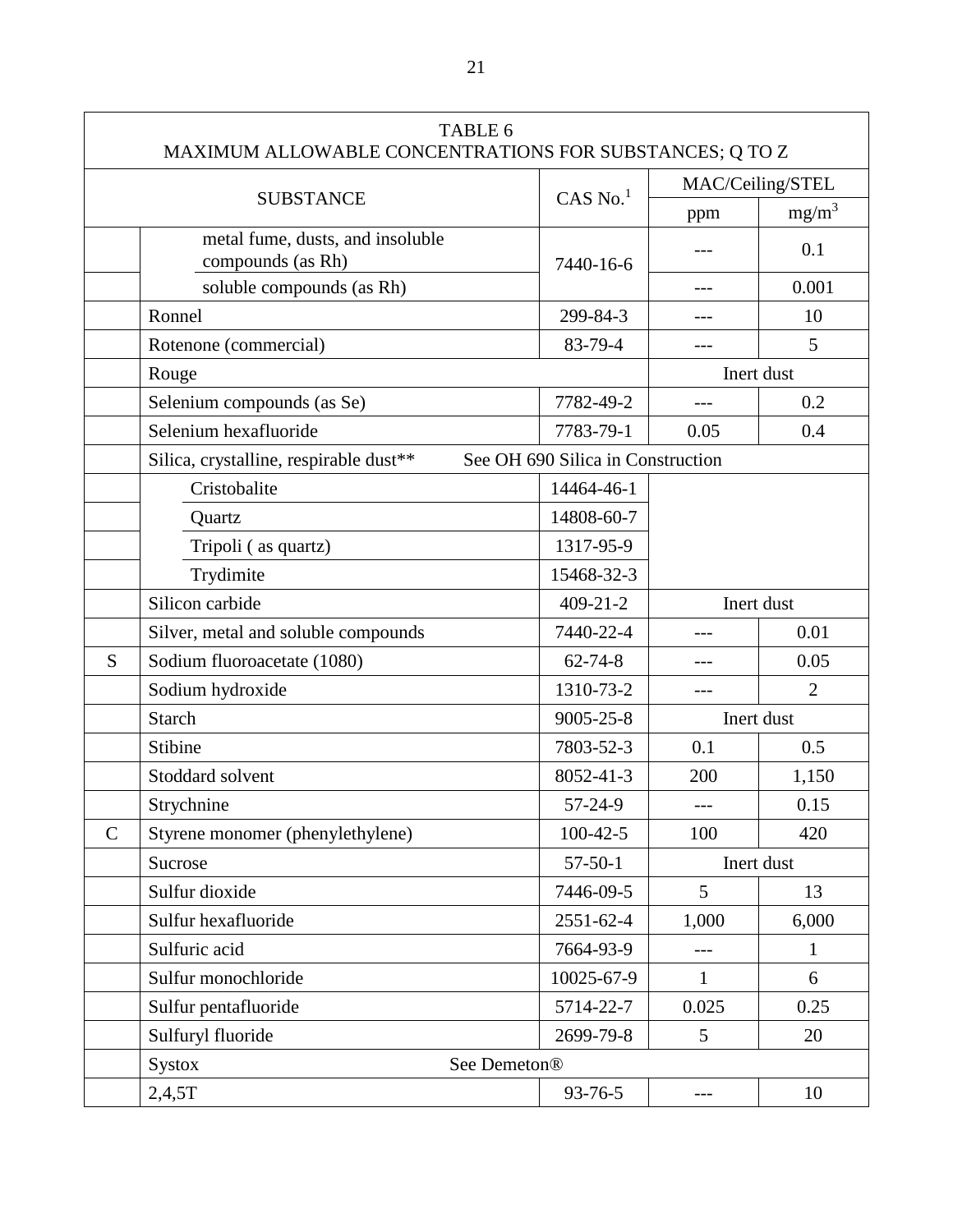| TABLE 6<br>MAXIMUM ALLOWABLE CONCENTRATIONS FOR SUBSTANCES; Q TO Z |                                                                      |                |                  |                    |
|--------------------------------------------------------------------|----------------------------------------------------------------------|----------------|------------------|--------------------|
|                                                                    |                                                                      |                | MAC/Ceiling/STEL |                    |
|                                                                    | <b>SUBSTANCE</b>                                                     | $CAS$ No. $1$  | ppm              | $mg/m^3$           |
|                                                                    | Tantalum                                                             | 7440-25-7      | $---$            | 5                  |
| S                                                                  | <b>TEDP</b>                                                          | 3689-24-5      | $---$            | 0.2                |
|                                                                    | Teflon® decomposition products (maintain minimal air concentration)  |                |                  |                    |
|                                                                    | Tellurium                                                            | 13494-80-9     | $---$            | 0.1                |
|                                                                    | Tellurium hexafluoride                                               | 7783-80-4      | 0.02             | 0.2                |
| S                                                                  | <b>TEPP</b>                                                          | $107 - 49 - 3$ |                  | 0.05               |
| $\mathcal{C}$                                                      | Terphenyls                                                           | 26140-60-3     | $\mathbf{1}$     | 9                  |
|                                                                    | 1,1,1,2-Tetrachloro-2,2-difluoroethane                               | $76-11-9$      | 500              | 4,170              |
|                                                                    | 1,1,2,2-Tetrachloro-1,2-difluoroethane                               | $76-12-0$      | 500              | 4,170              |
| S                                                                  | 1,1,2,2-Tetrachloroethane                                            | $79 - 34 - 5$  | 5                | 35                 |
|                                                                    | See Perchloroethylene<br>Tetrachloroethylene                         |                |                  |                    |
|                                                                    | Tetrachloromethane<br>See Carbon tetrachloride                       |                |                  |                    |
| S                                                                  | Tetrachloronaphthalene                                               | 1335-88-2      | $---$            | $\overline{2}$     |
| S                                                                  | Tetraethyl lead (as Pb)                                              | 78-00-2        | ---              | $0.075^{\text{a}}$ |
|                                                                    | Tetrahydrofuran                                                      | 109-99-9       | 200              | 590                |
| S                                                                  | Tetramethyl lead (TML)(as Pb)                                        | $75 - 74 - 1$  |                  | 0.150              |
| S                                                                  | Tetramethyl succinonitrile                                           | 3333-52-6      | 0.5              | 3                  |
|                                                                    | Tetranitromethane                                                    | $509 - 14 - 8$ | $\mathbf{1}$     | 8                  |
| S                                                                  | Tetryl (2,4,6-trinitrophenylmethyl-nitramine)                        | 479-45-8       |                  | 1.5                |
| S                                                                  | Thallium, soluble compounds (as Tl)                                  | 7440-28-0      |                  | 0.1                |
|                                                                    | Thiram                                                               | 137-26-8       |                  | 5                  |
|                                                                    | Tin                                                                  |                |                  |                    |
|                                                                    | Inorganic compounds,<br>except SnH <sub>4</sub> and SnO <sub>2</sub> | 7440-31-5      |                  | $\overline{2}$     |
|                                                                    | Organic compounds                                                    | 7440-31-5      | ---              | 0.1                |
|                                                                    | Oxide                                                                | 21651-19-4     |                  | Inert particulate  |
|                                                                    | Titanium dioxide                                                     | 13463-67-7     |                  | Inert particulate  |
|                                                                    | Toluene (toluol)                                                     | 108-88-3       | 200              | 750                |
| $\mathbf C$                                                        | Toluene-2,4-diisocyanate                                             | 584-84-9       | 0.02             | 0.14               |
| S                                                                  | o-Toluidine                                                          | $95 - 53 - 4$  | 5                | 22                 |
|                                                                    | See Chlorinated camphene<br>Toxaphene                                |                |                  |                    |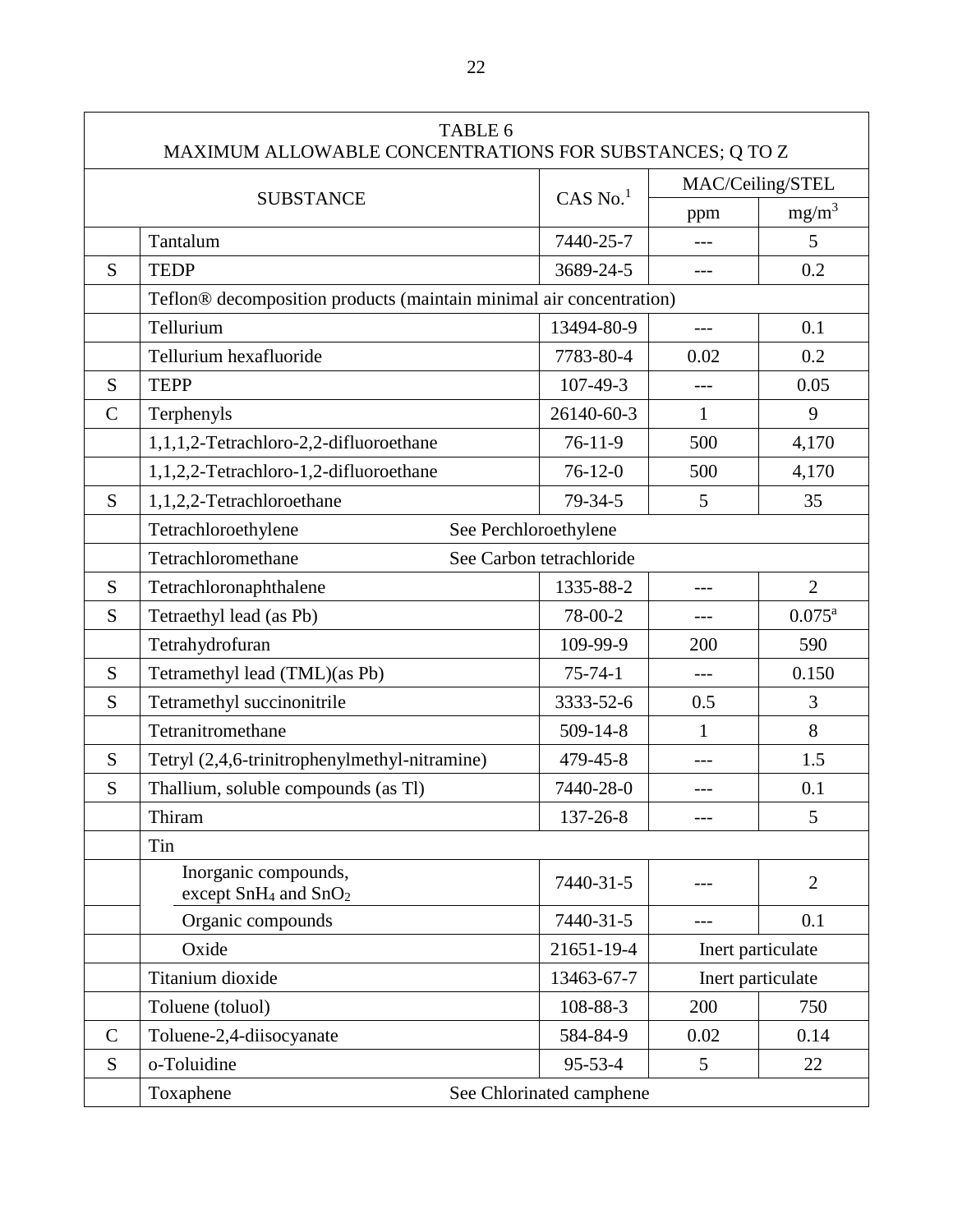| TABLE 6<br>MAXIMUM ALLOWABLE CONCENTRATIONS FOR SUBSTANCES; Q TO Z |                                                             |                                    |                       |                  |       |
|--------------------------------------------------------------------|-------------------------------------------------------------|------------------------------------|-----------------------|------------------|-------|
|                                                                    |                                                             |                                    |                       | MAC/Ceiling/STEL |       |
|                                                                    | <b>SUBSTANCE</b>                                            | $CAS$ No. $1$                      | ppm                   | $mg/m^3$         |       |
|                                                                    | Tributyl phosphate                                          |                                    | $126 - 73 - 8$        | $---$            | 5     |
|                                                                    | 1,1,1-Trichloroethane                                       |                                    | See Methyl chloroform |                  |       |
| S                                                                  | 1,1,2-Trichloroethane                                       |                                    | 79-00-5               | 10               | 45    |
|                                                                    | Trichloroethylene                                           |                                    | $79-01-6$             | 100              | 535   |
|                                                                    | Trichloromethane                                            | See Chloroform                     |                       |                  |       |
| S                                                                  | Trichloronaphthalene                                        |                                    | 1321-65-9             |                  | 5     |
|                                                                    | 1,2,3-Trichloropropane                                      |                                    | $96 - 18 - 4$         | 50               | 300   |
|                                                                    | 1,1,2-Trichloro-1,2,2-trifluoroethane                       |                                    | $76-13-1$             | 1,000            | 7,600 |
|                                                                    | Triethylamine                                               |                                    | 121-44-8              | 25               | 100   |
|                                                                    | Trifluoromonobromomethane                                   |                                    | $75 - 63 - 8$         | 1,000            | 6,100 |
|                                                                    | Trimethyl benzene                                           |                                    | 25551-13-7            | 25               | 120   |
|                                                                    | 2,4,6-Trinitrophenol                                        | See Picric acid                    |                       |                  |       |
|                                                                    | 2,4,6-Trinitrophenylmethylnitramine                         | See Tetryl                         |                       |                  |       |
| S                                                                  | Trinitrotoluene                                             |                                    | 118-96-7              | ---              | 1.5   |
|                                                                    | Triorthocresyl phosphate                                    |                                    | 78-30-8               |                  | 0.1   |
|                                                                    | Triphenyl phosphate                                         |                                    | 115-86-6              |                  | 3     |
|                                                                    | Tungsten and compounds (as W)                               |                                    |                       |                  |       |
|                                                                    | Insoluble                                                   |                                    | 7440-33-7             |                  | 5     |
|                                                                    | Soluble                                                     |                                    |                       |                  | 1     |
|                                                                    | Turpentine                                                  |                                    | 8006-64-2             | 100              | 560   |
|                                                                    | Uranium (natural) soluble and insoluble<br>compounds (as U) |                                    | 7440-61-1             |                  | 0.2   |
| $\mathbf C$                                                        | Vanadium                                                    |                                    |                       |                  |       |
|                                                                    | (V <sub>2</sub> O <sub>5</sub> dust)                        |                                    |                       |                  | 0.5   |
|                                                                    | $(V2O5$ fume)                                               |                                    | 1314-62-1             |                  | 0.1   |
|                                                                    | Vinyl benzene                                               | See Styrene                        |                       |                  |       |
| $\mathcal{C}$                                                      | Vinyl chloride                                              | See OH 302 GI 302. Vinyl Chloride* |                       |                  |       |
|                                                                    | Vinyl cyanide                                               | See Acrylonitrile                  |                       |                  |       |
|                                                                    | Vinyl toluene                                               |                                    | 25013-15-4            | 100              | 480   |
|                                                                    | Warfarin                                                    |                                    | $81 - 81 - 2$         | $---$            | 0.1   |
|                                                                    | Xylene (xylol)                                              |                                    | 1330-20-7             | 100              | 435   |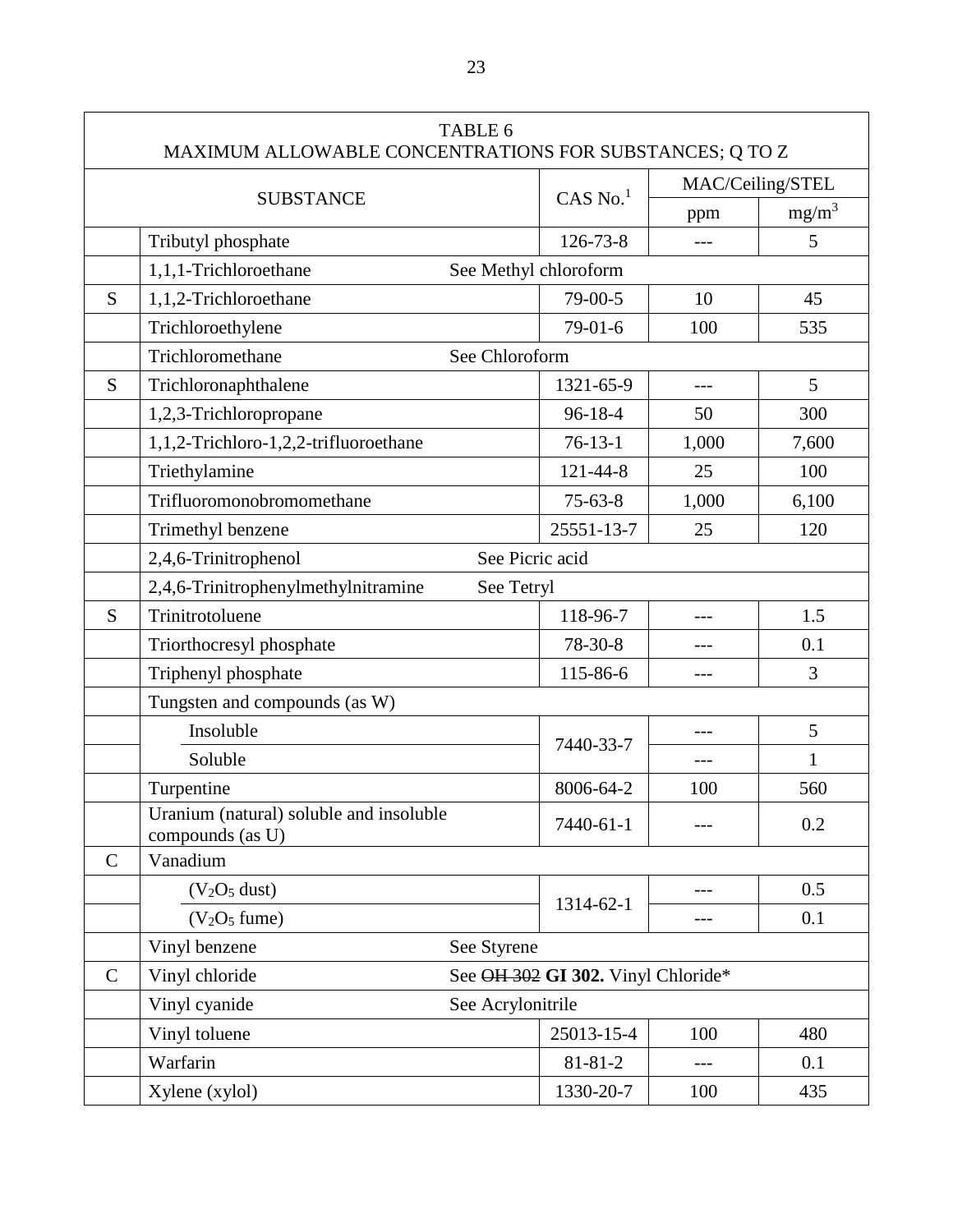| TABLE 6<br>MAXIMUM ALLOWABLE CONCENTRATIONS FOR SUBSTANCES; Q TO Z                                                          |                                                                                                                                                                                                                     |                        |                  |          |  |
|-----------------------------------------------------------------------------------------------------------------------------|---------------------------------------------------------------------------------------------------------------------------------------------------------------------------------------------------------------------|------------------------|------------------|----------|--|
|                                                                                                                             |                                                                                                                                                                                                                     |                        | MAC/Ceiling/STEL |          |  |
|                                                                                                                             | <b>SUBSTANCE</b>                                                                                                                                                                                                    | $CAS$ No. <sup>1</sup> | ppm              | $mg/m^3$ |  |
| S                                                                                                                           | Xylidine                                                                                                                                                                                                            | 1300-73-8              | 5                | 25       |  |
|                                                                                                                             | Yttrium                                                                                                                                                                                                             | 7440-65-5              |                  | 1        |  |
|                                                                                                                             | Zinc chloride fume                                                                                                                                                                                                  | 7646-85-7              |                  | 1        |  |
|                                                                                                                             | Zinc oxide fume                                                                                                                                                                                                     | 1314-13-2              |                  | 5        |  |
|                                                                                                                             | Zirconium compounds (as Zr)                                                                                                                                                                                         | 7440-67-7              |                  | 5        |  |
| 1<br>$\mathsf{A}$<br>C <sub>B</sub><br><b>S</b> C                                                                           | an entry covering more than 1 metal compound measured as the metal, the CAS number for<br>the metal is given - not the CAS number for the individual compounds.<br>See R 325.60154(2)(a).<br>See R 325.60154(2)(b). |                        |                  |          |  |
| <b>STEL</b>                                                                                                                 | See R 325.60154(2)(c).<br>See R 325.60154(2)(d)                                                                                                                                                                     |                        |                  |          |  |
| a                                                                                                                           | The 1970 ACGIH standard for Tetraethyl lead is $0.100$ mg/m <sup>3</sup> .                                                                                                                                          |                        |                  |          |  |
| $\ast$                                                                                                                      | Caution--these rules contain extensive requirements for exposure to these substances.                                                                                                                               |                        |                  |          |  |
| **                                                                                                                          | See Table 7 for the exposure limit for any operations or sectors where the exposure limit in<br>OH 690. 690 "Silica in Construction" is stayed or is otherwise not in effect.                                       |                        |                  |          |  |
| All MIOSHA Occupational Health (OH) Standards shown in is this table<br>are referenced in <b>R</b> 325.60151. R 325.60151a. |                                                                                                                                                                                                                     |                        |                  |          |  |

R 325.60161 Maximum allowable concentrations for mineral dusts. Rule 11. Table 7 for mineral dusts, are as follows:

| <b>TABLE 7</b><br><b>MAXIMUM ALLOWABLE CONCENTRATIONS FOR MINERAL DUSTS</b> |               |            |                               |  |  |
|-----------------------------------------------------------------------------|---------------|------------|-------------------------------|--|--|
| <b>SUBSTANCE</b>                                                            | $CAS$ No. $1$ | <b>MAC</b> |                               |  |  |
|                                                                             |               | mppcf      | $mg/m^3$                      |  |  |
| Silica                                                                      |               |            |                               |  |  |
| Crystalline *                                                               |               |            |                               |  |  |
| Quartz (respirable)                                                         | 14808-60-7    | 250        | $\frac{10 \text{ mg/m}^3}{2}$ |  |  |
| Cristobalite                                                                | 14464-46-1    | % $SiO2+5$ | % $SiO2+2$                    |  |  |